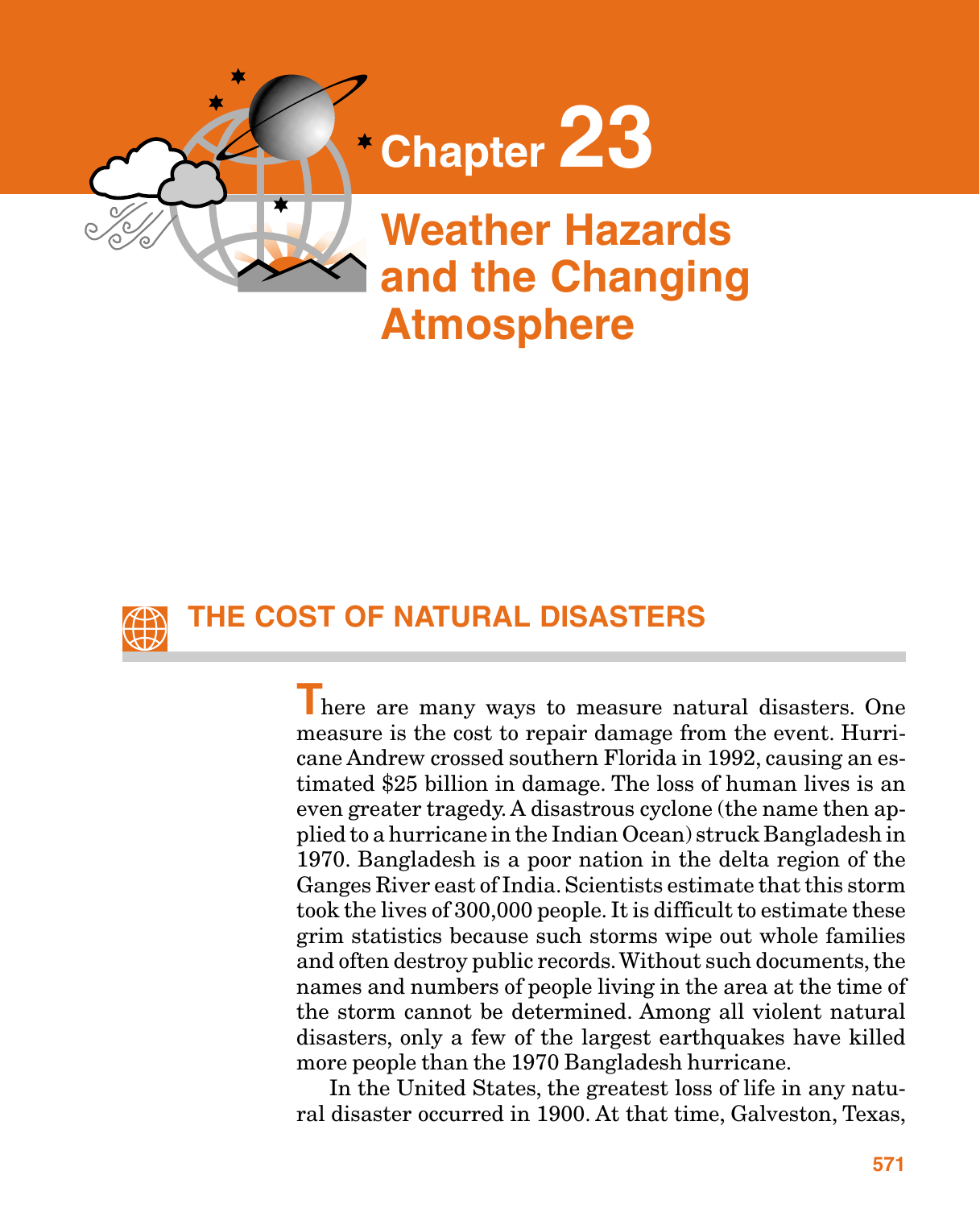was the wealthiest city in the state and its major shipping port. A hurricane struck the city in September of that year. Galveston's geographic setting and the lack of advanced warning were the most important factors in this disaster. The city was built on a low-lying barrier island at the entrance to Galveston Bay. The highest point in the city was only 3 meters (10 feet) above sea level.

On the morning of the day the storm struck, no one could predict the events that would unfold in the next 12 hours. The storm came ashore when the storm surge had elevated the ocean nearly 4 meters (13 feet) above the normal high tide level, flooding the city. About 20 percent of the Galveston population of 38,000 people was lost in the 1900 storm. Figure 23-1 is a photograph taken in Galveston just after the 1900 hurricane.

A hurricane of similar strength struck the city 15 years later, but relatively few people were lost in that storm. To protect the city from the storm surge and pounding waves, a 5-meter-high sea wall had been built. Sand was used to raise the level of some parts of the island as high as the new sea wall.



**Figure 23-1** Damage caused by the 1900 Galveston Hurricane.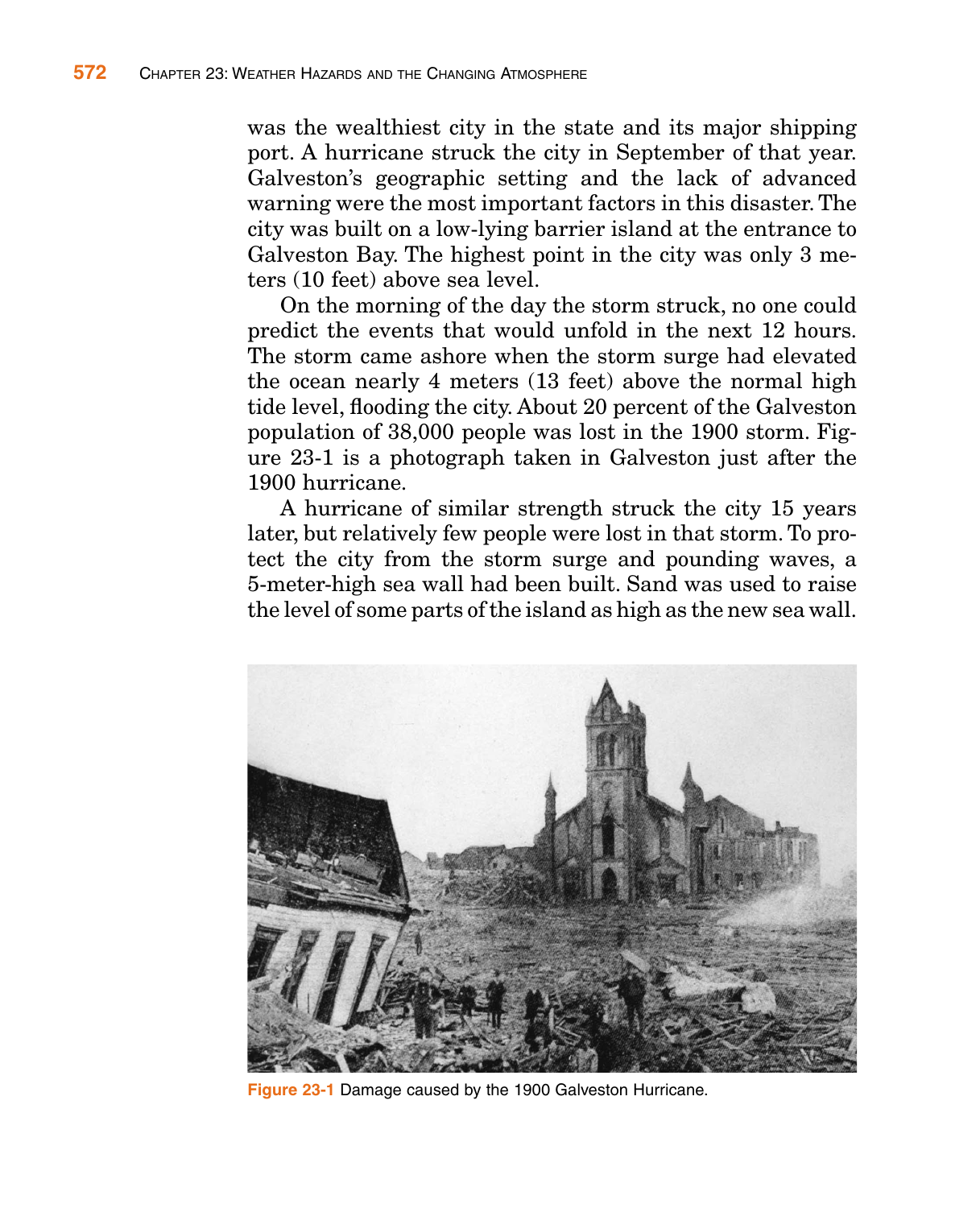Today, the residents of Galveston would know several days in advance if a major hurricane was approaching. The weather service gathers data primarily from weather radar and satellite images to provide storm warnings. A planned evacuation of the city could also save many lives.

# **WHAT WEATHER EVENTS POSE HAZARDS?**

You have learned that the atmosphere can store great quantities of solar energy, primarily in water vapor. Some weather events concentrate that energy and release it to generate strong winds, excessive precipitation, and other hazards. Understanding storm systems and predicting their movements can save lives and property.



You have probably witnessed the build up of clouds leading to a thunderstorm. A **thunderstorm** produces rain, lightning, thunder, and sometimes strong winds and hail. Although thunderstorms can occur at any time of year, they are especially common during humid summer weather. Rapid updrafts caused by an approaching cold front may trigger the formation of massive storm clouds. Thunderstorms also are common in humid, tropical air masses. Some thunderstorm clouds extend to the top of the troposphere. Figure 23-2 on page 574 shows the vertical development and flared top characteristic of clouds that produce thunderstorms.

For reasons that scientists do not yet fully understand, positive and negative electrical charges separate in thunderstorm clouds. Sudden electrical discharges are observed as **lightning**. These electrical currents heat the air to temperatures higher than the surface of the sun. The electromagnetic energy they give off is observed as a flash of light, and the sudden expansion of air causes the sound of thunder.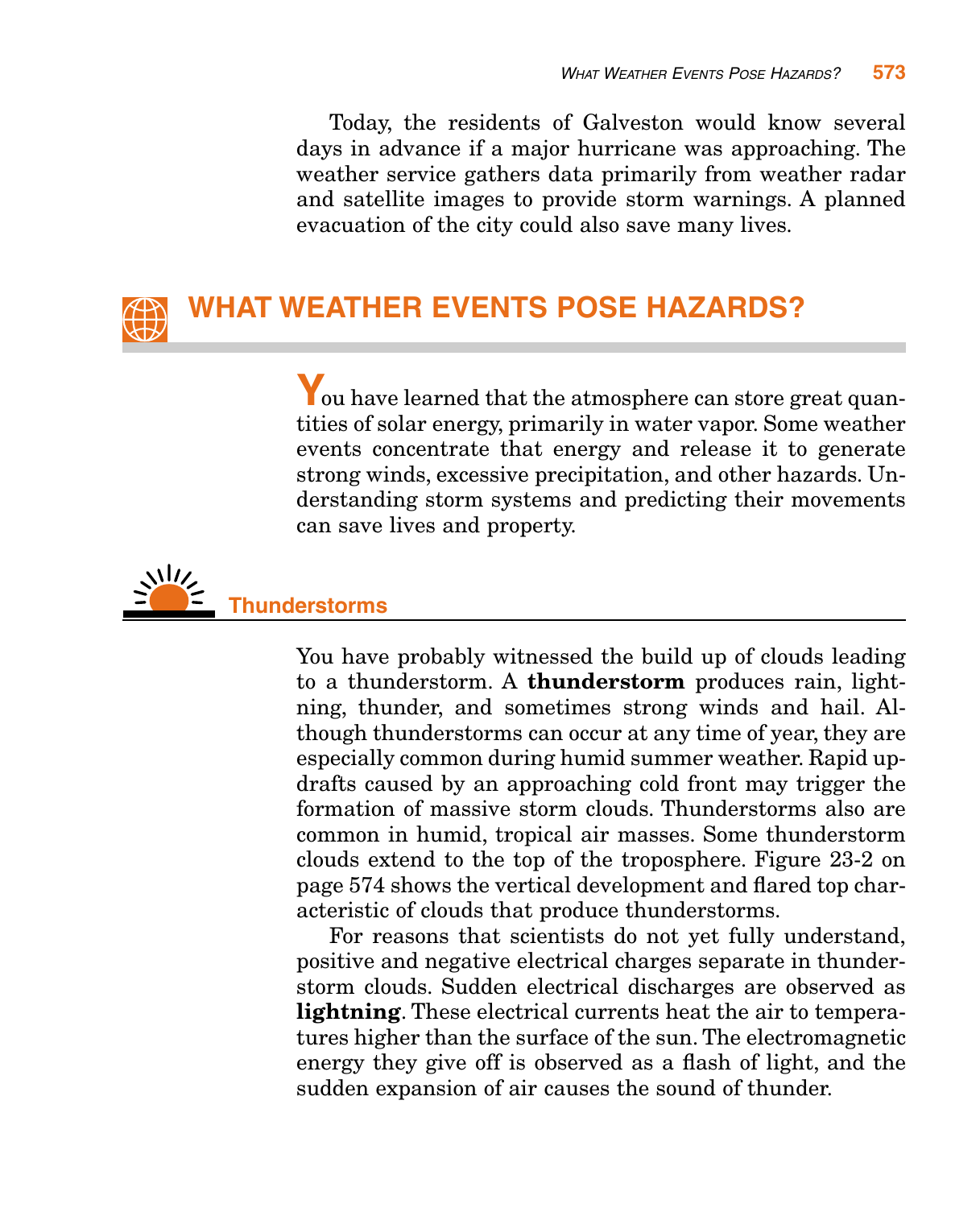

**Figure 23-2** Strong updrafts and flared tops are characteristics of clouds that produce thunderstorms.

Lightning can occur within clouds as well as between clouds, and between clouds and the ground. Lightning strikes cause about 100 deaths each year in the United States. Most lightning deaths are isolated events so they are seldom reported in the news media outside the local area. In many years, lightning is the leading cause of weather-related human fatalities in the United States.

### **ACTIVITY 23-1 LIGHTNING DISTANCE**

(**NOTE:** Thunderstorms can be dangerous. Perform this activity only if you are in a well-protected location and under the supervision of a responsible adult.)

Light travels so fast that you see it essentially the moment it occurs. However, the sound of thunder travels much more slowly. Here is a way to estimate the delay in seconds between the flash of lightning and the sound of thunder arriving at our location. When you see the flash of lightning, begin counting slowly, one thousand one, one thousand two, one thousand three, etc., until you hear the clap of thunder. The distance to the lightning strike is about 1000 feet per second of separation, or about 1 mile for a 5-second delay (1 km for each 3-second delay.)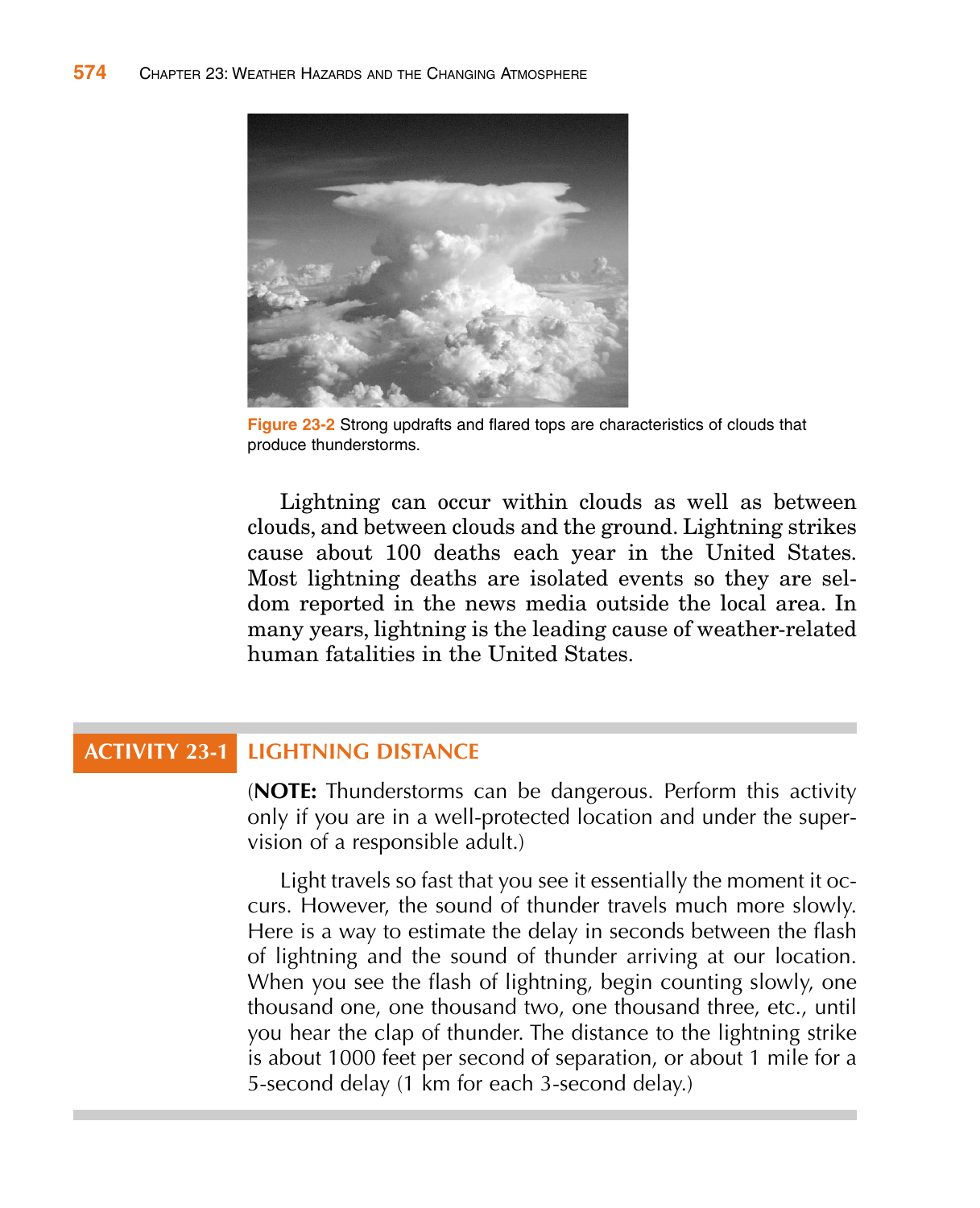Flooding, strong winds, and damage from hail are other costly effects of violent thunderstorms. On a summer Saturday in 1976, a strong late afternoon thunderstorm hovered over the Rocky Mountains of Colorado. The storm dropped an estimated 10 to 12 inches of rain. Over a period of three hours the discharge of the Big Thompson River increased by a factor of 200. The water swept into a narrow canyon popular for recreational and camping activities. Along the river, 400 houses were destroyed and 145 lives were lost. Many of the victims had sought refuge from the rain and rising floodwaters in their cars. The flood swept the cars into the river, carrying them and their occupants away. Others, who abandoned their cars and scrambled up the rocks at the side of the canyon, survived and were rescued the next day.

Flash floods are a major hazard throughout the United States. They are a special hazard in the desert southwest where local roads often cross dry streambeds without bridges. Summer monsoon thunderstorms are common in this region. These storms may wash away small bridges, but the flood waters only block these crossings for a few hours at a time. The majority of flood deaths in this country are people who are swept away in their cars when they attempt to drive along roads that cross flooded streams.

The pellets of ice that fall during thunderstorms are called **hail**. Hail begins as small drops of frozen rain high in a thunderstorm cloud. As the ice is blown about within the cloud, it is repeatedly coated by liquid water. Each coating of water freezes and forms a new layer of ice. Eventually, the hailstones become too heavy to be held up by the strong updrafts, and they fall to the ground. Most hail pellets are less than 1 cm (0.4 inch) in diameter but hailstones the size of softballs have been recorded in the midwestern United States. Although rare, such large hailstones can break windows and dent cars. Figure 23-3 on page 576 shows the parts of the United States that have the most frequent thunderstorms.

Hail should not be confused with sleet. **Sleet** forms when drops of rain falling through a layer of cold air near Earth's surface freeze completely. Unlike hail, the ice particles in sleet are always the size of a raindrop or smaller (less than 5 mm), and sleet pellets are transparent. Sleet shows no evidence of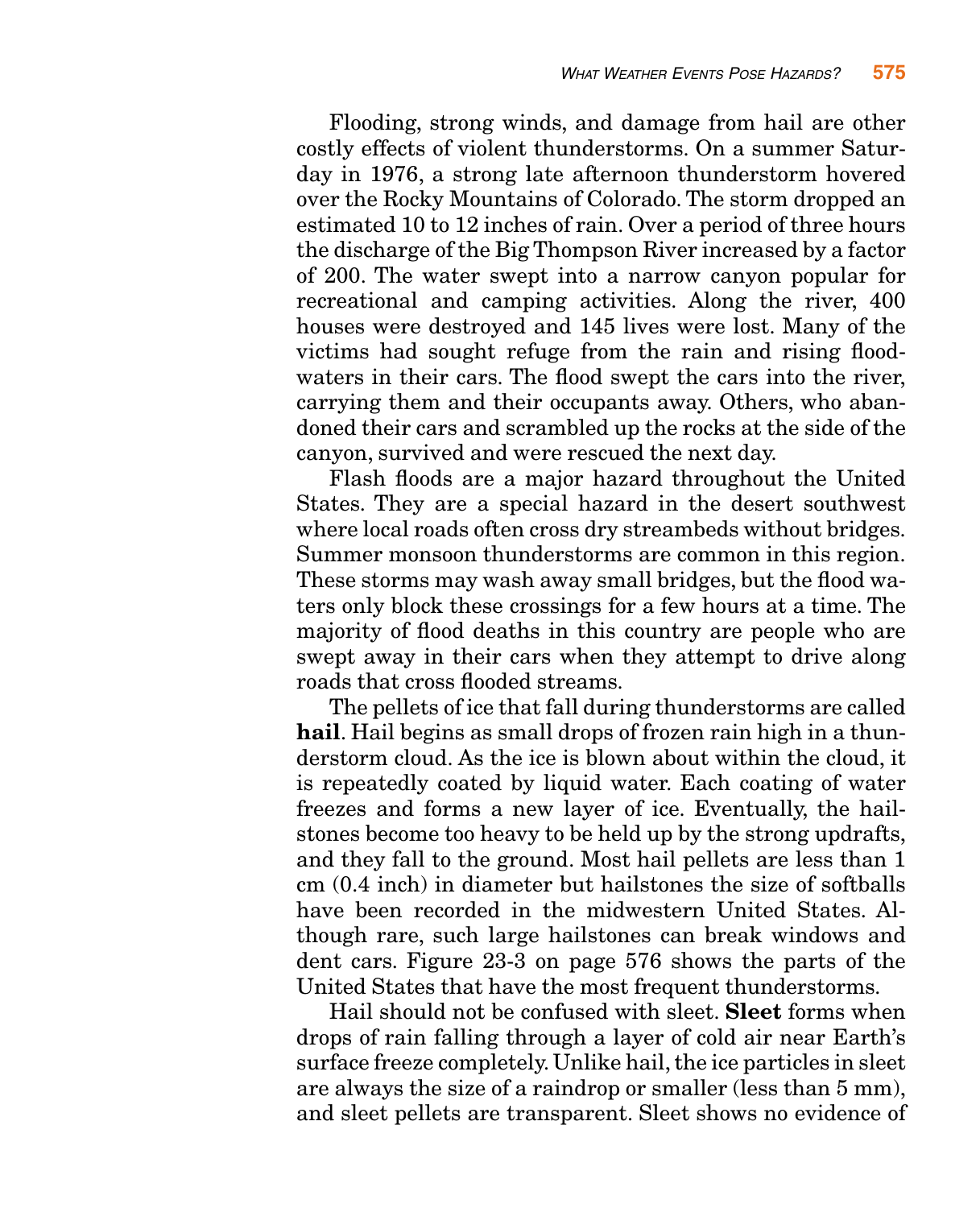

#### **Figure 23-3**

Thunderstorms are most common in the southeastern states where warm, humid conditions occur and cool continental air masses clash with tropical air masses.

> multiple cycles of coating by water followed by uplift into cold air aloft where each coating freezes. Therefore, the formation of sleet does not require the violent updrafts that produce hail.



A **blizzard** is a winter snowstorm that produces heavy snow and winds of 35 mph (56 km/h) or greater. Blowing snow, limited visibility, and cold temperatures are typical of these storms. People can be stranded by blizzard conditions. Deep snow on county roads or city streets can shut down commerce and services. The wind and snow can break electric and telephone lines. Fire trucks and ambulances may not be able to reach places where they are needed. Some residents, especially the elderly, may be in danger because they run out of food or fuel. People caught outdoors in the storm or those who perform vital emergency services may suffer from frostbite and loss of body heat (hypothermia).

Major lake-effect winter storms were discussed in Chapter 20. Most of them are associated with outbreaks of arctic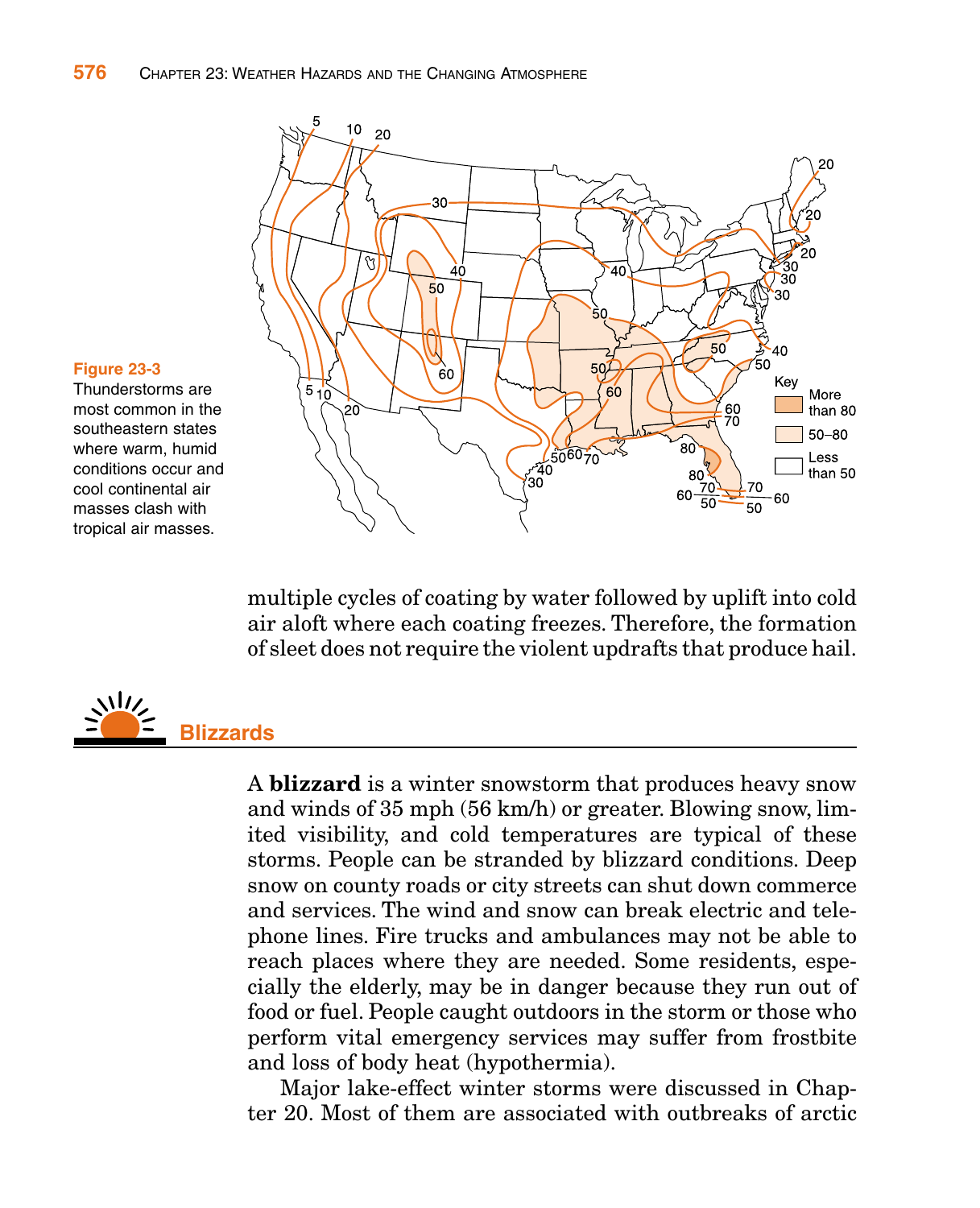air masses. These storms usually involve fierce winds and blowing snow that can pile into deep drifts. Away from major lakes, cold continental air masses usually produce limited snowfall amounts. Greater snowfall is often associated with blizzards that draw moist air off the ocean as they move north through the Atlantic coastal states.

The legendary Blizzard of 1888 dumped nearly 2 feet (60 cm) of snow on New York City. The storm brought down recently installed electrical, telephone, and telegraph wires. Public transportation was crippled for several days. Even more snow fell in inland areas, but the "modern technologies" that made the city a marvel of its age also left it more vulnerable to the storm. Figure 23-4 is a weather map of a late winter blizzard that occurred in 1993. This unusual blizzard included snowfalls as deep as 4 feet (125 cm) in some inland areas. Notice the extreme pressure gradient shown by the closely spaced isobars. This pressure gradient caused winds of hurricane force in the 1993 storm.



**Figure 23-4** A late winter storm moved up the East Coast dumping as much as 4 feet of snow in some areas. The shading shows the most intense areas of snowfall on the morning of March 13, 1993. Notice the tightly spaced isobars, indicating an intense pressure gradient and unusually strong winds.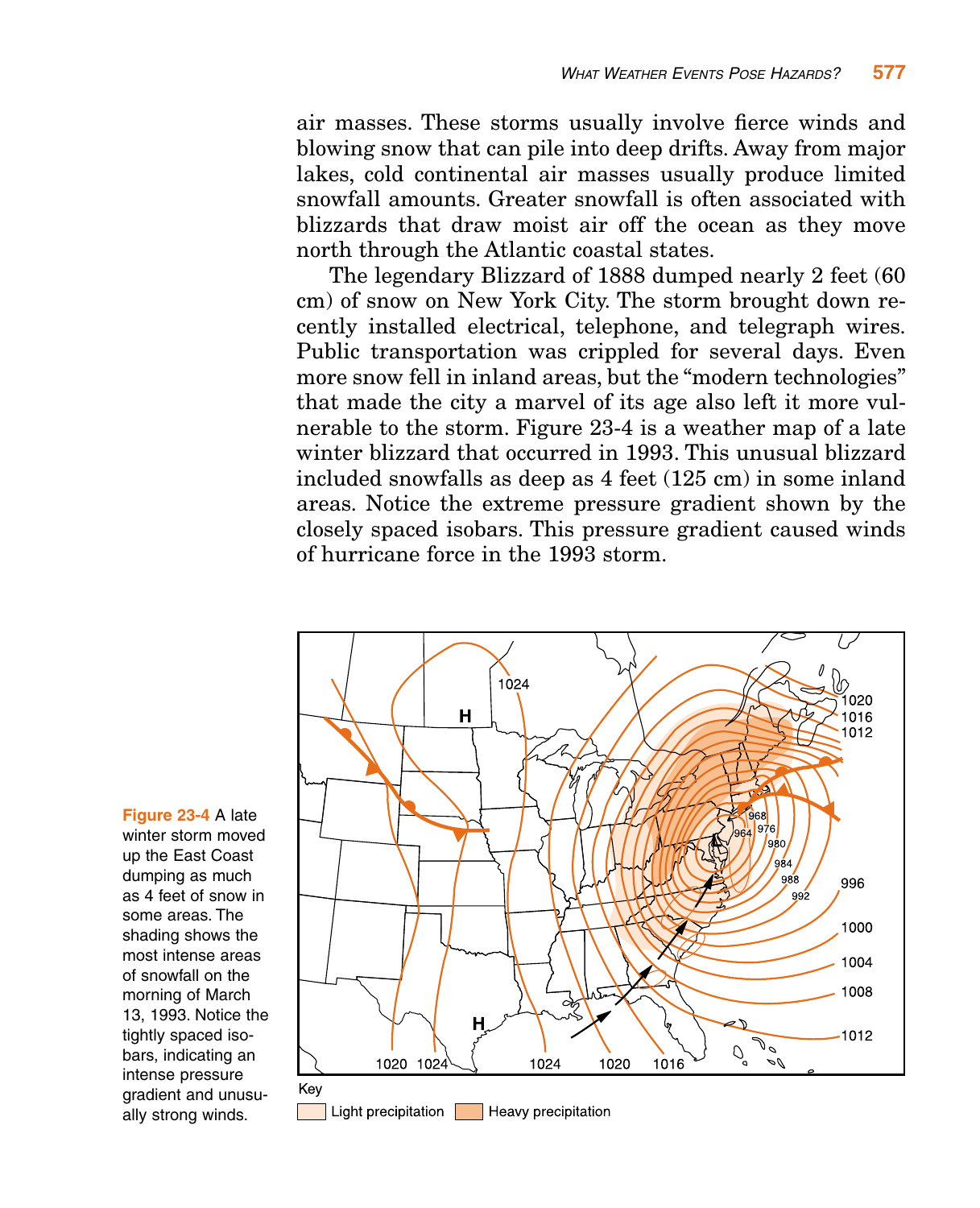### **ACTIVITY 23-2 STORM SURVIVAL**

List supplies that can be stored at home to help your family get through a major storm event. When your list is finished, number the items from most important to least important to keep in stock. Compare your list with classmates' lists.

### **ACTIVITY 23-3 A LOCAL WEATHER EVENT**

Use local records such as newspaper articles to investigate and prepare a report on a historical weather event in your community.



Hurricanes are the most destructive storms on Earth. Most hurricanes occur in the late summer and early autumn when the tropical ocean's surface water is warmest. Solar energy and the warmth of the ocean support evaporation, which carries water vapor and energy into the atmosphere. Hurricanes begin as tropical depressions (mild low-pressure regions) that become tropical storms when their winds exceed 39 mph (63 km/h). Vertical air currents and energy released by cloud formation (condensation) strengthen the storm. When sustained winds in a tropical storm exceed 74 mph (120 km/h), the storm is classified as a **hurricane**. In the eastern Pacific, these storms are known as typhoons, and in the Indian Ocean they are called cyclones.

Atlantic hurricanes commonly begin as small disturbances off the western coast of Africa. They gather strength as they drift to the west with the northeast trade winds. Some of them turn north before they reach North America and lose strength over the cooler water of the North Atlantic Ocean. Other hurricanes come ashore along the East Coast or move parallel to the coast, causing destruction for hundreds of miles.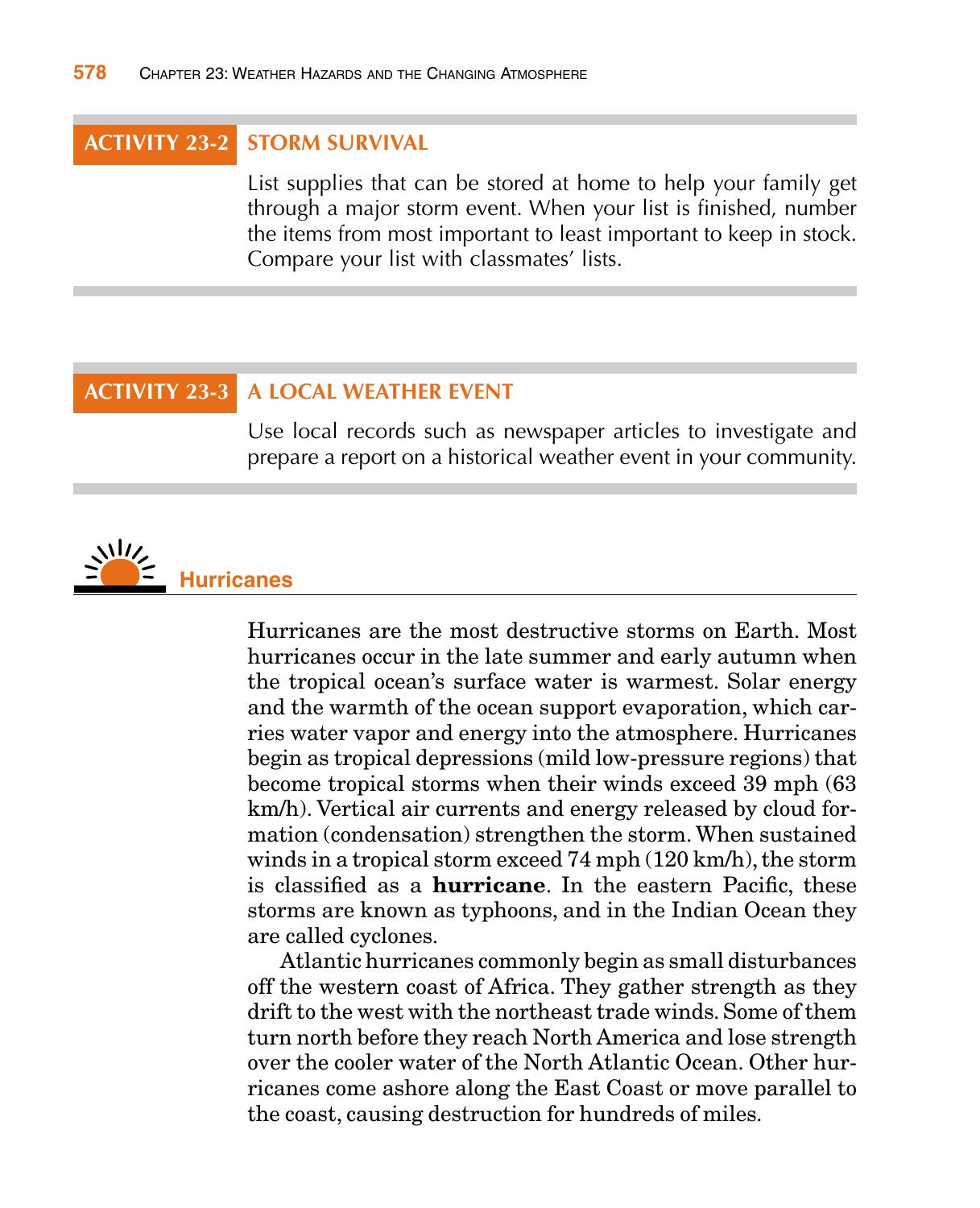

**Figure 23-5** Hurricanes in the Atlantic Ocean usually drift westward toward North America. Most turn north until they enter the zone of prevailing west winds and finally drift to the east as they die out over land or cooler ocean water.

> Hurricanes also originate over the Caribbean Sea or the Gulf of Mexico. They gather strength over these tropical seas before they hit land. When they move over North America they weaken because they are deprived of their fuel: water vapor from the warm ocean surface. Friction with land features is also an important reason that hurricanes usually weaken after they come ashore. Wind speed quickly decreases as the weakened hurricanes break up into a disorganized group of rainstorms that may cause flooding in inland areas. After turning northward, the remains of the storm are picked up by the eastward flowing jet stream or the zone of prevailing southwest winds. Figure 23-5 shows the most common paths taken by these tropical storms.

> Hurricanes are very large. Some are more than 400 miles (600 km) in diameter. As in other Northern Hemisphere cyclones, winds circulate counterclockwise as they converge toward the center. From the outer bands of clouds to the center of the storm, wind speed generally increases, as does the intensity of precipitation. At the center of the strongest hurricanes, there is a small round area of relative calm known as the eye of the storm. In this region, the winds are light and the skies may be mostly clear. However, the calm of the eye is surrounded by the most violent part of the hurricane called the "eye wall" where the fastest winds and most intense rainfall occur. Some people think the storm is suddenly over when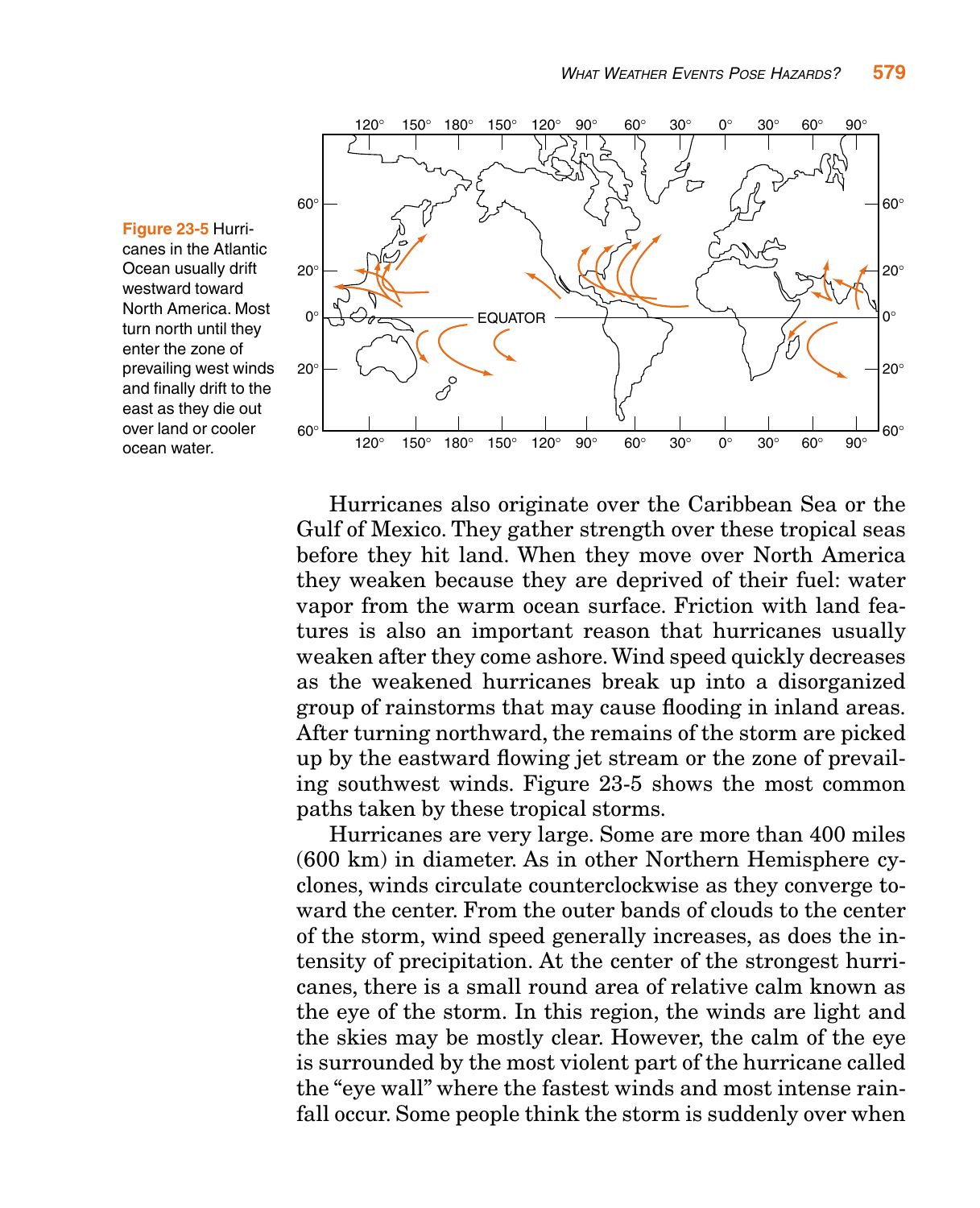

**Figure 23-6** This is a satellite image of Hurricane Hugo. The cloud pattern of this major hurricane shows winds circulating counterclockwise as they converge toward the eye of the storm.

> the eye of the storm passes over them. The approaching eye wall quickly brings them back to the reality of the second half of the storm. Figure 23-6 is a satellite image of Hurricane Hugo as it approached the coast of South Carolina in 1989.

> The strength of hurricanes is measured on the Saffir-Simpson scale of hurricane intensity as shown in Table 23-1. Category 1 hurricanes are likely to do little damage to homes and other well-constructed buildings as long as they are not built directly along the coast. However, a category 5 hurricane will cause widespread damage and pose danger to nearly anyone caught in the strongest part of the storm.

| <b>TABLE 23-1 Saffir-Simpson Scale of Hurricane Intensity Categories</b> |  |  |
|--------------------------------------------------------------------------|--|--|
|--------------------------------------------------------------------------|--|--|

|                | <b>Sustained Winds</b> |             | <b>Storm Surge</b> |           |                         |
|----------------|------------------------|-------------|--------------------|-----------|-------------------------|
| Category       | km/hr                  | mi/hr       | m                  | ft        | <b>Potential Damage</b> |
| 1              | 119-154                | 74-95       | $1 - 2$            | $4 - 5$   | Scattered               |
| $\overline{c}$ | 155-178                | $96 - 110$  | $2 - 3$            | $6 - 8$   | Moderate                |
| 3              | 179-210                | $111 - 130$ | $3 - 4$            | $9 - 12$  | Extensive               |
| 4              | $211 - 250$            | $131 - 155$ | $4 - 6$            | $13 - 18$ | Extreme                 |
| 5              | >250                   | >155        | >6                 | >18       | Catastrophic            |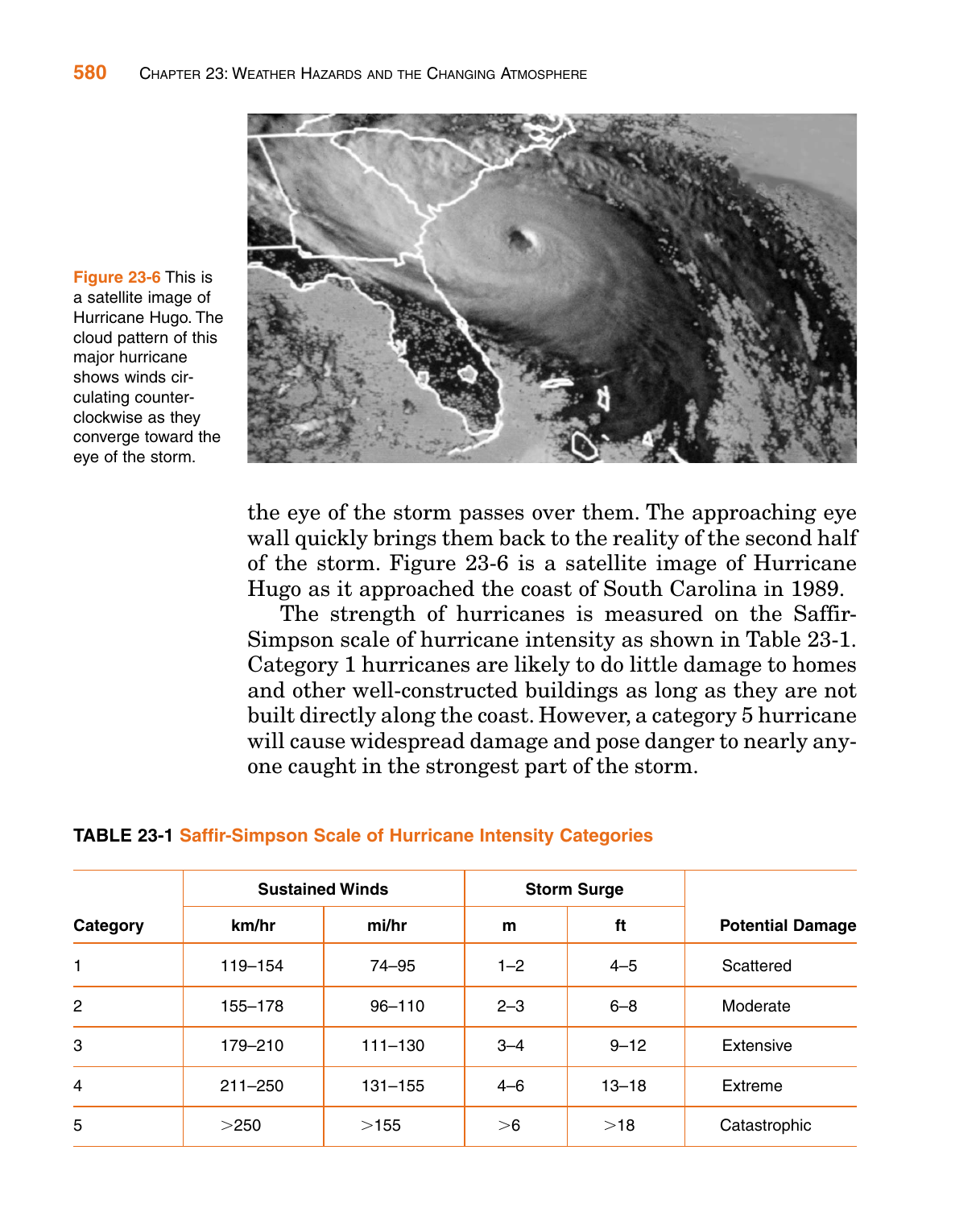Hurricanes present the greatest danger to people in lowlying coastal cities, such as New Orleans, Louisiana, and Charleston, South Carolina, and even parts of New York City. Deadly hurricanes have come ashore along the coastline from Texas to New England. While hurricanes bring strong winds and heavy rainfall, the greatest cause of damage and fatalities is the storm surge. A storm surge forms as the result of the combination of very low atmospheric pressure and strong on-shore winds. These conditions can elevate the ocean's level to the point that the beach no longer protects buildings and other structures from the storm waves. The water rises so high that the waves hammer directly on homes and other structures along the oceanfront. People who have not evacuated the area may find themselves with no escape route, stranded for hours by violent seawater in a collapsing building. If the storm comes ashore at high tide, the height of the storm surge presents an even greater danger.

Over the past century, the cost of hurricane damage in the United States has increased, but the death toll has dropped as shown in Figure 23-7. People can move to higher ground, especially when evacuation routes have been established and updated warnings are given on radio and television. The principal cause of the increasing cost of hurricane damage is the development of shoreline areas.Although people can leave the shore for higher ground, the homes and resorts along the ocean remain vulnerable.

**Figure 23-7** Over the past century, the number of deaths and injuries from hurricanes has decreased due to advanced storm warnings and emergency planning. However, property losses have increased due to the development of beachfront areas.

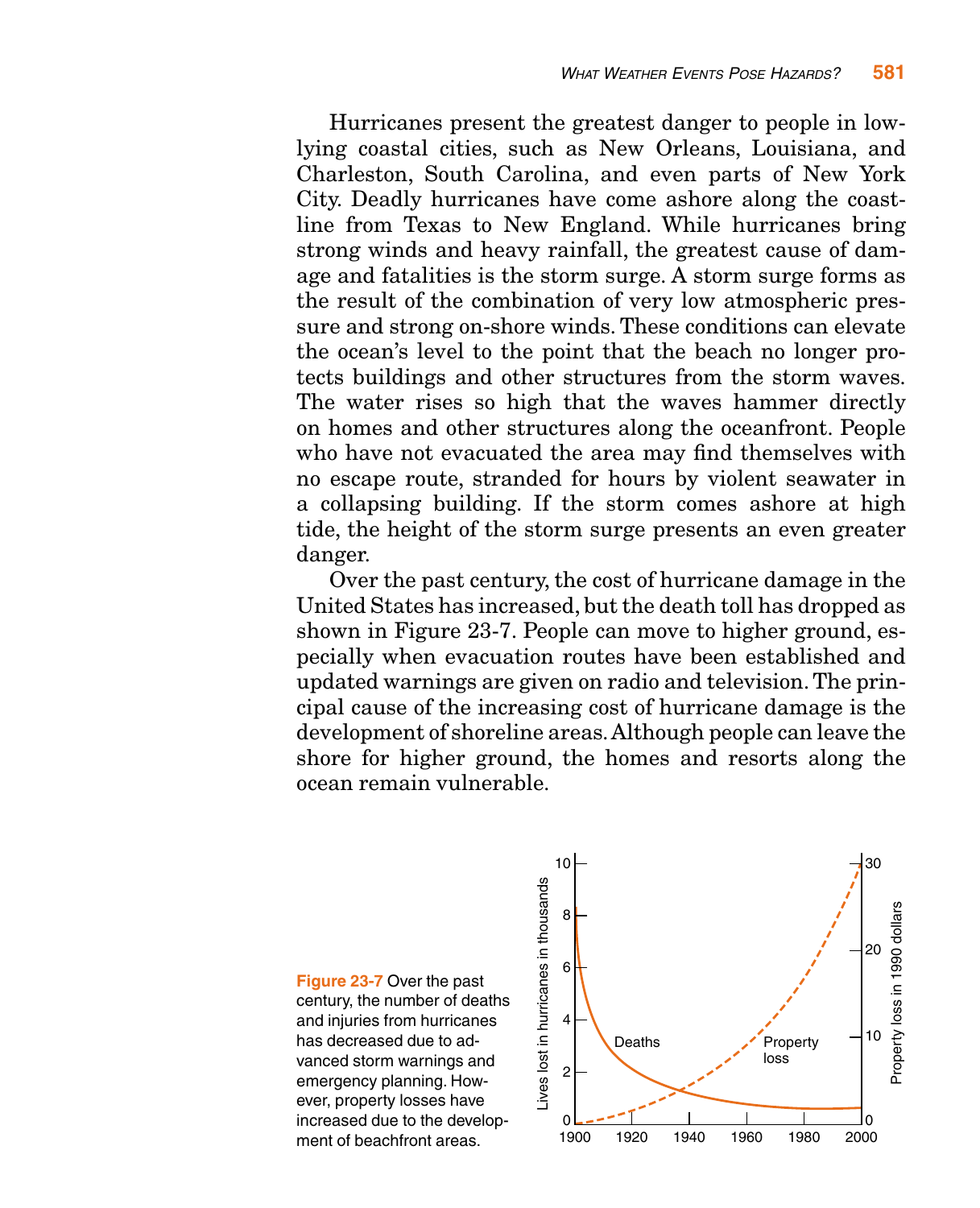# **ACTIVITY 23-4 HURRICANE TRACKING**

For this activity you will need an outline map that includes the Atlantic Ocean, the Caribbean Sea, and the Gulf of Mexico. The map must be clearly marked with terrestrial coordinates. Use the Internet or printed references to obtain tracking coordinates of a major Atlantic or Gulf of Mexico hurricane. Plot its daily path over the period of time that it was a strong storm system. Explain why the storm formed where it did and how it died out.



In terms of area, tornadoes are very small storms, usually less than a third of a mile (0.5 km) in diameter. Most touch down for fewer than 10 minutes although some last for hours and skip from place to place over Earth's surface. Tornadoes are known to have the fastest winds on Earth: sometimes in excess of 300 mph (500 km/h). This is twice as fast as winds in the most violent hurricanes.



**Figure 23-8** This

map shows the annual number of tornadoes per 10,000 square miles. Note the similarity to the thunderstorm frequency map in Figure 23-3.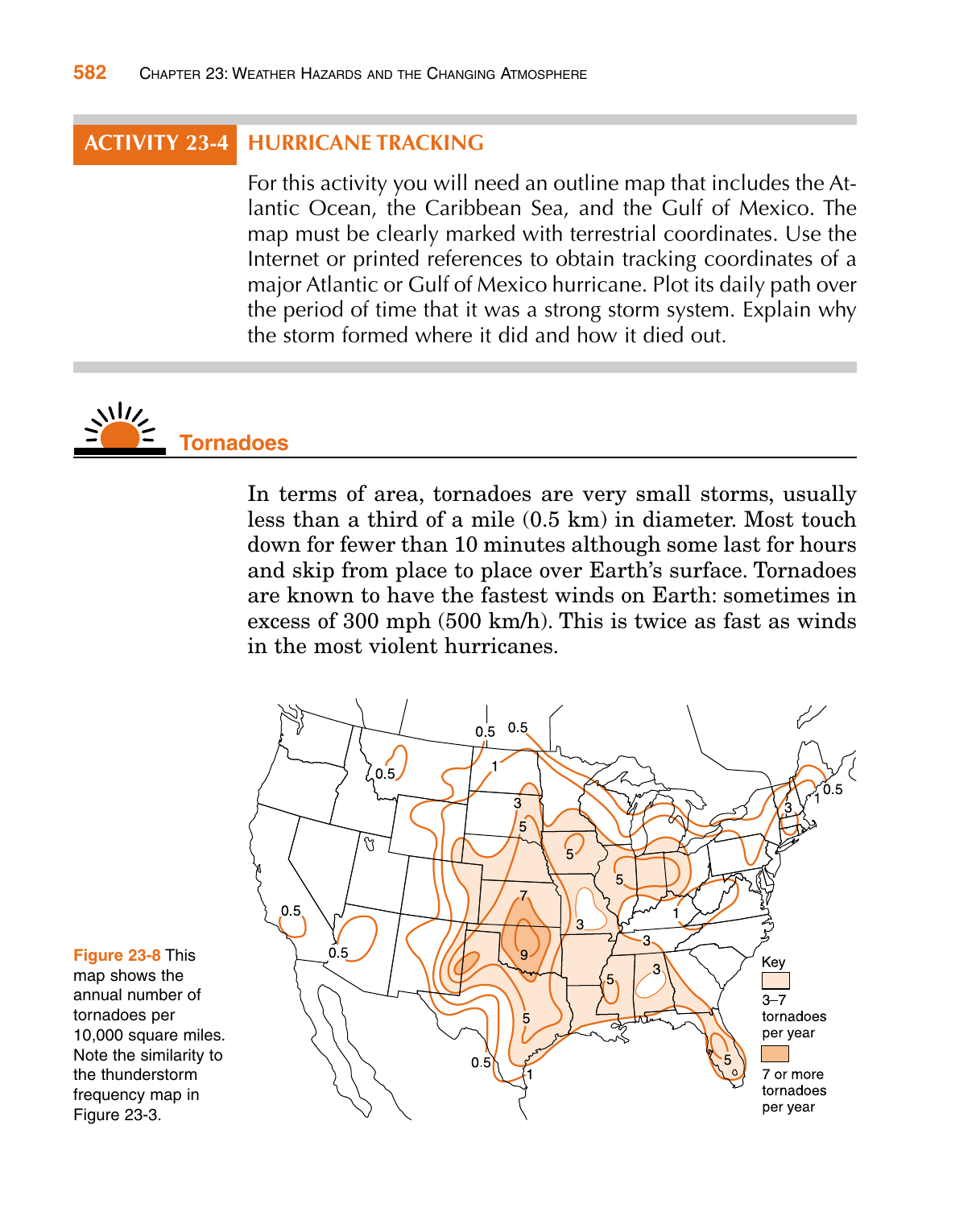Tornadoes can occur throughout the United States and at any time of year. Nevertheless, they are most common in the Midwest and southern states from March through May as shown in Figure 23-8. At this time, strong cold fronts form in this region at the interface between polar and tropical air masses. Most tornadoes are born as swirling winds within a thunderstorm that intensify and extend upward into the cloud as well as down to the ground. The Fujita scale (F-scale) classifies tornadoes by their wind speed and damage from an F0 which causes light damage to F5 which causes total destruction along its path. Table 23-2 is the Fujita scale of tornado intensity.

Tornadoes can occur in swarms such as the outbreak of April 3–4, 1974. A total of 127 tornadoes, some of them F5, killed 315 people and injured more than 6000 along a path that ranged from Mississippi to western New York State. New York usually gets one or two confirmed tornadoes each year.

|                | <b>Wind Speed</b> |             |                         |
|----------------|-------------------|-------------|-------------------------|
| <b>Scale</b>   | km/hr             | mi/hr       | <b>Damage Potential</b> |
| F <sub>0</sub> | 68-118            | $40 - 73$   | Light                   |
| F <sub>1</sub> | 119-181           | $74 - 112$  | Moderate                |
| F <sub>2</sub> | 182-253           | 113-157     | Considerable            |
| F <sub>3</sub> | 254-332           | 158-206     | Severe                  |
| F <sub>4</sub> | $333 - 419$       | $207 - 260$ | Devastating             |
| F <sub>5</sub> | $420 - 513$       | $261 - 318$ | Incredible              |

### **TABLE 23-2 Fujita Scale of Tornado Intensity**

Recent research indicates that some of the greatest damage done in strong hurricanes is actually caused by tornadoes that form within the hurricane. Tornadoes are difficult to notice in the fury of the hurricane, but evidence of tightly swirling winds has been found in the debris left by some major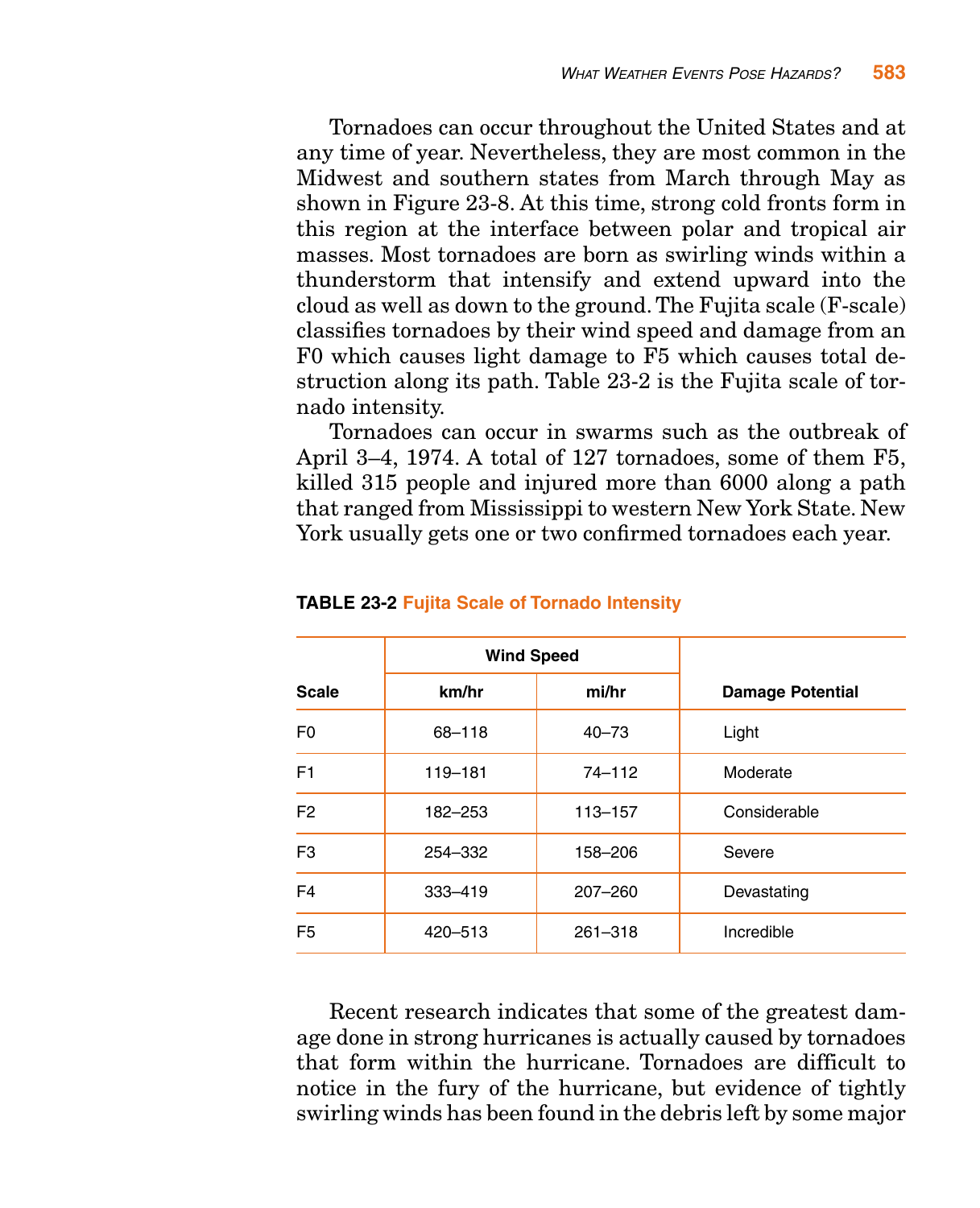hurricanes such as Hurricane Andrew that devastated a region south of Miami in 1992.

### **ACTIVITY 23-5 A MODEL OF A TORNADO**

You will need two 1-liter soda bottles for this activity. Place waterproof, high-tack tape across the top of one bottle and put a small hole in the tape. Fill the second 1-liter soda bottle with water. With the full bottle at the bottom, tape the bottles one on top of the other at their necks. (Some science stores and suppliers sell special caps that connect these bottles, allowing water to flow between them.) When the connected bottles are turned upside down and gently rotated, the water falling into the empty bottle will form a tornadolike vortex.

How is this similar to a real tornado and how is it different?



In recent years, floods have taken the greatest toll of lives and property in the United States. Some are sudden events such as the flash flood that swept through Big Thompson Canyon in Colorado in 1976. Others are long-term events associated with unusual periods of above average precipitation or spring snowmelt.

The deadliest flood in American history occurred in Johnstown, a small industrial city in western Pennsylvania, in 1889. An earthen dam holding back a private recreational reservoir had been elevated above its original height, and then poorly maintained. The dam failed during an unusually heavy rainstorm. Water surged 24 miles (39 km) along the valley and down 400 feet (120 m) in elevation to the city of Johnstown. Built in a narrow valley, the city was destroyed in minutes and the lives of more than 2000 people were lost.

The Mississippi River and its tributaries have been subject to flooding throughout recorded history. Heavy regional rains and rapid snowmelt have led to spring floods, especially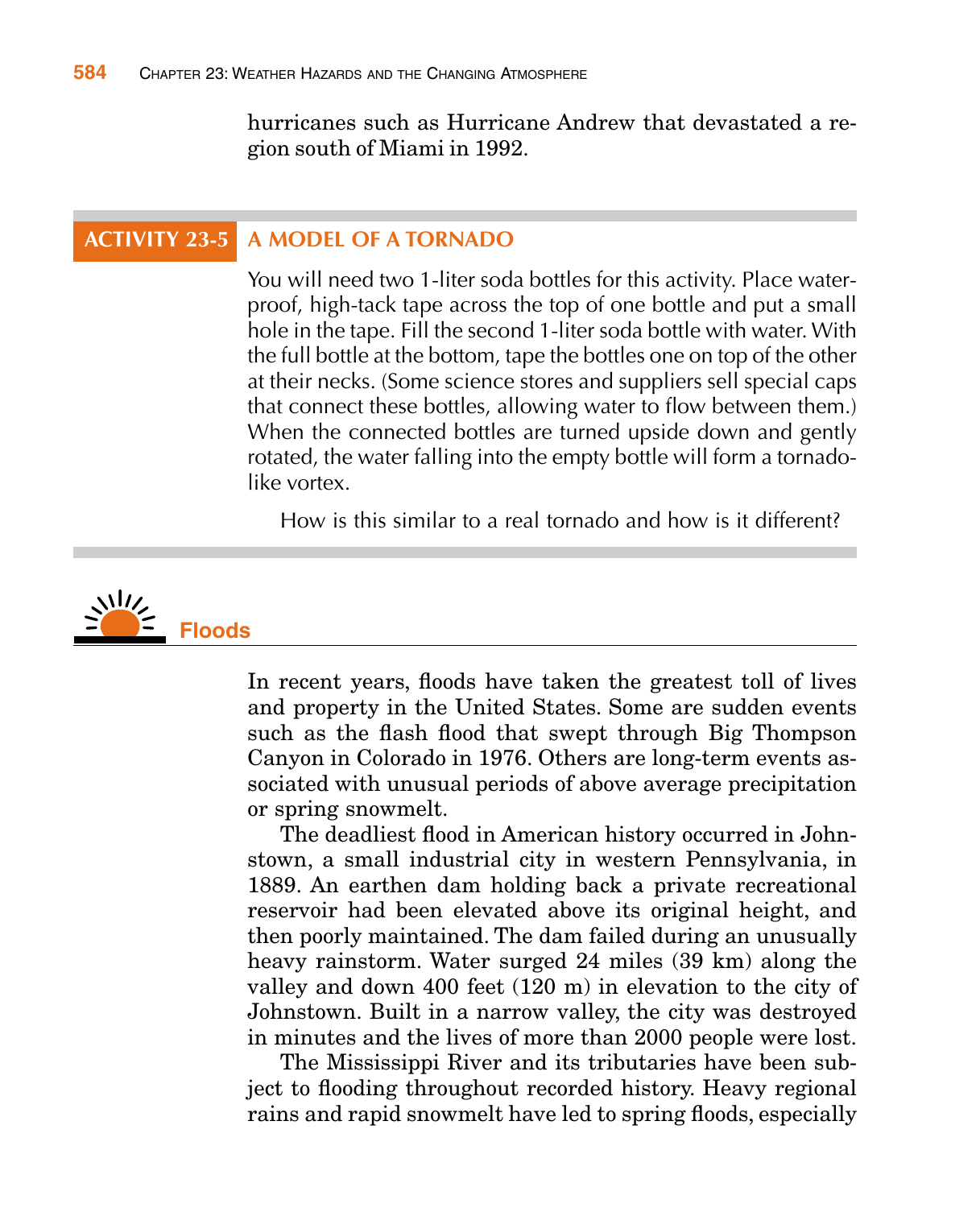when the ground in the watershed is saturated. In 1993, floodwater covered an area the size of the state of Indiana and set new high-water marks at St. Louis. **Levees** are a high bank along a river of natural or human origin.Artificial levees have been constructed along most of the lower parts of the river to confine the river and prevent flooding of valuable farmland when the river runs high.

However, these structures have prevented floodwater from spreading over the floodplain. Levees also make the river run higher when it floods, thus increasing the danger if the levees break or overflow at flood stage. The levees have also allowed people to live in low areas near the river where breaks in the levees have caused extensive property losses.



Many of the same areas subject to sudden flooding also suffer from drought. Rainfall is especially unpredictable in the Great Plains region of the United States. The climate has cycles of wet and dry years. Encouraged by several years of good precipitation, farmers rely on these conditions. However, the droughts return, and without irrigation, farming becomes impossible. Droughts do not lead to sudden loss of life as do storm events, but their long-term economic impact is probably greater.

# **HOW CAN WE PROTECT OURSELVES FROM WEATHER HAZARDS?**

**A**lthough major storms cannot be predicted more than a few days in advance, people can make long-range plans to deal with them when they do occur. Advanced planning can prevent property losses. Educational programs about weather hazards help people learn what to do before the storm and how to survive if they are caught in potentially hazardous situations.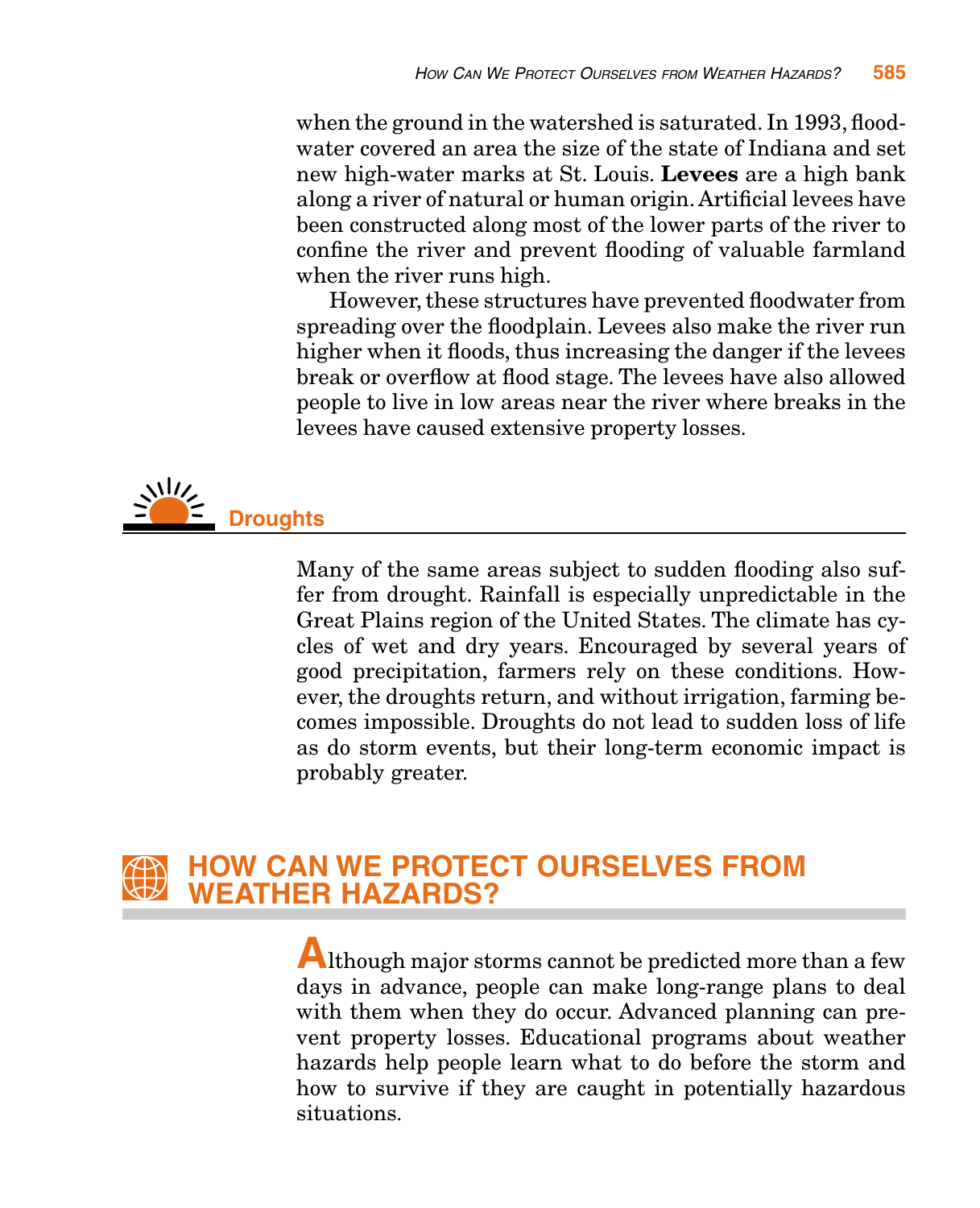

It is valuable to know what kinds of destructive weather events have occurred in your area in the past. These are the most likely weather hazards that will occur in the future. For example, hurricanes occasionally pass over New York State, causing damage related to storm surges, wave action, and winds in coastal areas such as Long Island. The greater threat from hurricanes in upstate New York has been flooding of low-lying areas along streams and rivers. Blizzards and thunderstorms are known to cause power and telephone outages and make travel difficult. Damage and danger from these storms can be avoided by careful planning.



People who live in rural regions of New York State know that they can be isolated for days by blizzards and other storms. They need to keep emergency supplies of food and fuel for these events. Floods primarily affect homes and businesses in low-lying areas along streams and rivers. Coastal areas such as Long Island are subject to damage from hurricane storm surges and wave action.



Perhaps the most important function of government is to protect people from harm. For example, construction codes are designed to require that buildings are made strong enough to withstand most local weather hazards and protect the people inside. Most communities have zoning laws that do not allow the construction of homes in areas at risk from weather hazards such as floods. Steep and unstable land may require special permits and inspections to ensure that the property is not prone to landslides and other forms of mass wasting. Many shoreline communities restrict construction close to the ocean to protect fragile beach environments and prevent storm damage to property.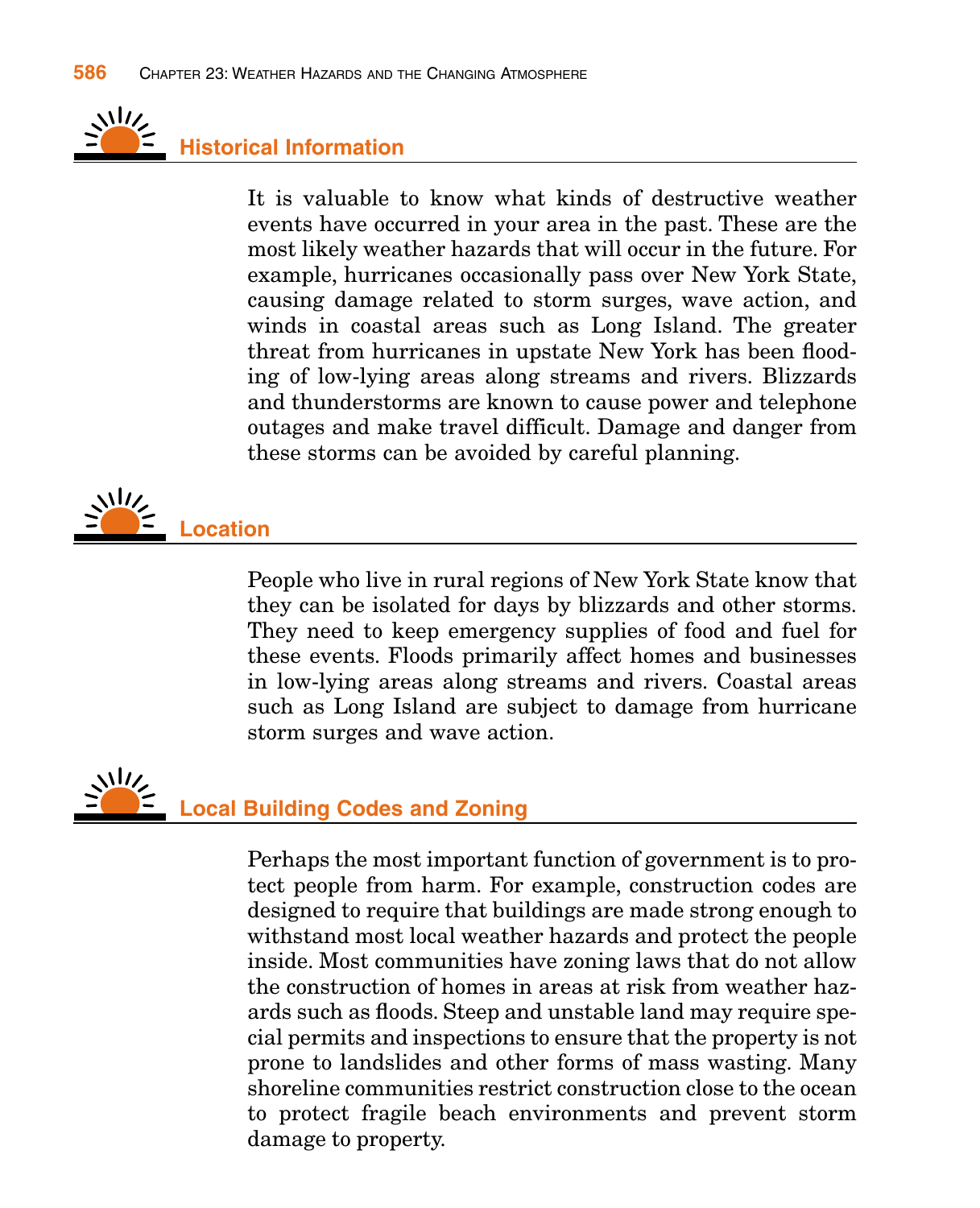

Citizens can learn the best ways to protect themselves in case of weather-related emergencies. When a thunderstorm occurs, people should avoid exposed areas such as hilltops and open fields. It is also important to stay away from tall trees that may be hit or toppled by a lightning strike. Inside buildings, avoid anything that could provide a path for electricity such as electrical wires and water pipes. Automobiles, as long as they are not located in a flood zone, are usually safe locations in a thunderstorm because the metal shell of the vehicle conducts electrical energy around the occupants and into the ground.

Special plans can be made to notify and evacuate people from hazardous areas in case of severe weather. Residents can be informed of impending danger through the news media and loud sirens. Advanced planning helps to coordinate police and emergency services to evacuate people from locations prone to flooding. Roads and bridges in shore areas can be changed to one-way routes leading people to safety and preventing others from entering a danger zone.

## **ACTIVITY 23-6 COMPREHENSIVE EMERGENCY PLANNING**

With the class divided into five groups, each group will select a different weather hazard: thunderstorm, blizzard, flood, tornado, or hurricane. The group will prepare a plan to deal with its weather hazard. The reports should include a section on the greatest dangers, how to prepare for the event, and what people should do (and not do) if caught in a severe weather event.



Hurricanes, blizzards, and floods can usually be predicted several days in advance. The weather service broadcasts its forecast of approaching hazards on special radio frequencies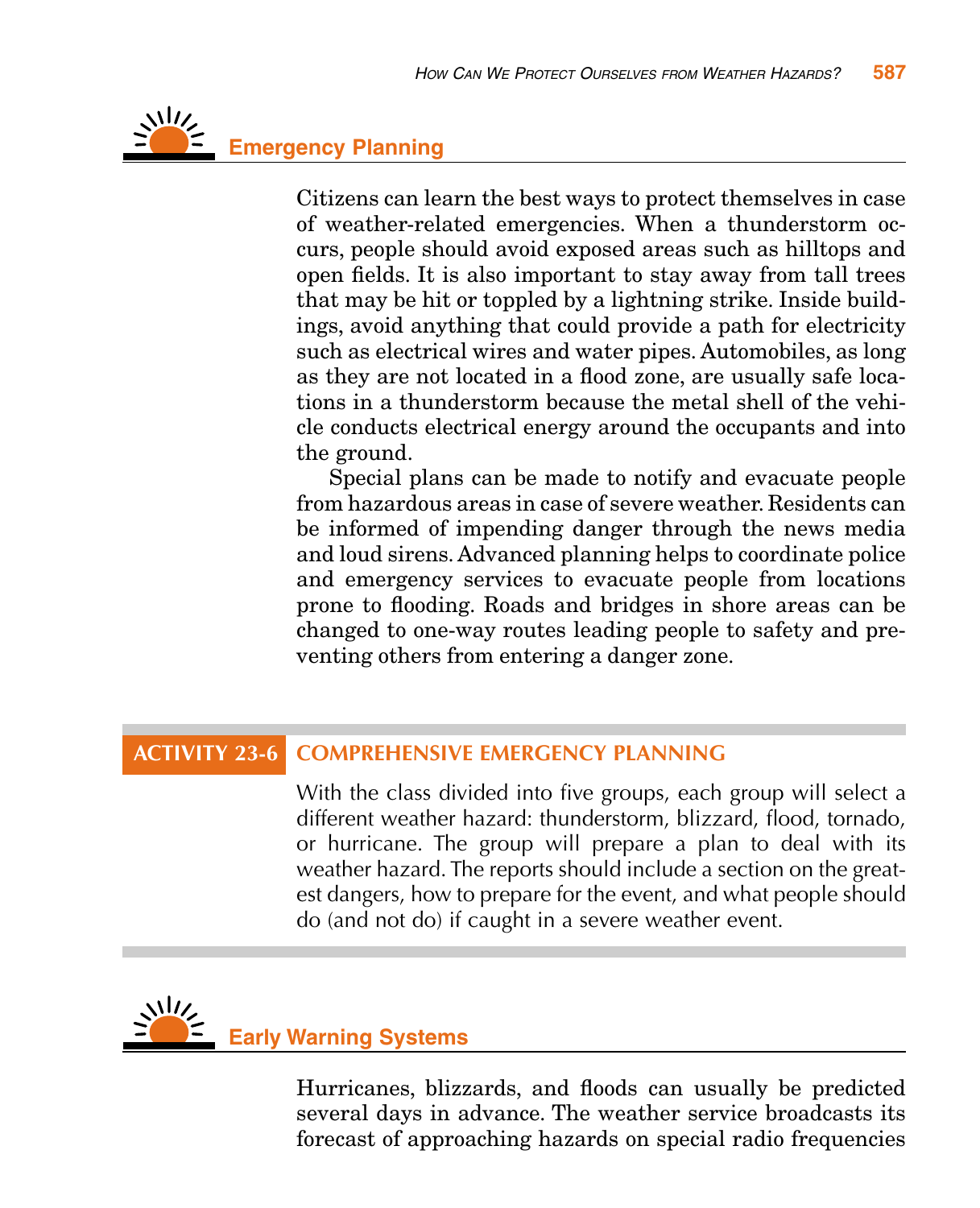and communicates these reports to the news media. Three levels of alert are used. An advisory indicates conditions that could produce a storm are expected in the near future. The second level is a storm watch, which means that conditions already exist for storm development. A storm warning indicates that a storm has actually been observed in the area, or that a storm is likely to appear at any moment.

Thunderstorms and tornadoes are especially difficult to predict because they are more localized than other weather hazards and they can appear with little or no warning. Doppler radar has become an important tool in identifying these hazards. It enables the weather service to identify swirling winds in storm systems many miles away. In November of 2002, many lives were saved by an early tornado warning in Van Wert, Ohio. In a movie theater, 50 patrons, including a large school group, were moved from the auditorium into bathrooms and interior hallways that were more structurally sound. When a tornado passed through 28 minutes after the warning, these were the only parts of the building left standing. Miraculously, no one in the theater was injured.

## **ACTIVITY 23-7 COMMUNITY PLANNING MAP**

Use a map of your community to identify places where natural hazards are most likely to cause loss of lives and property. Make recommendations about building codes and how residents in those areas should prepare for natural hazards.



**E**arth's atmosphere is nearly as old at the planet itself. When magma comes to the surface, pressure is reduced and bubbles of hot gas escape into the atmosphere. This process is known as **outgassing**. Gases collected from erupting vol-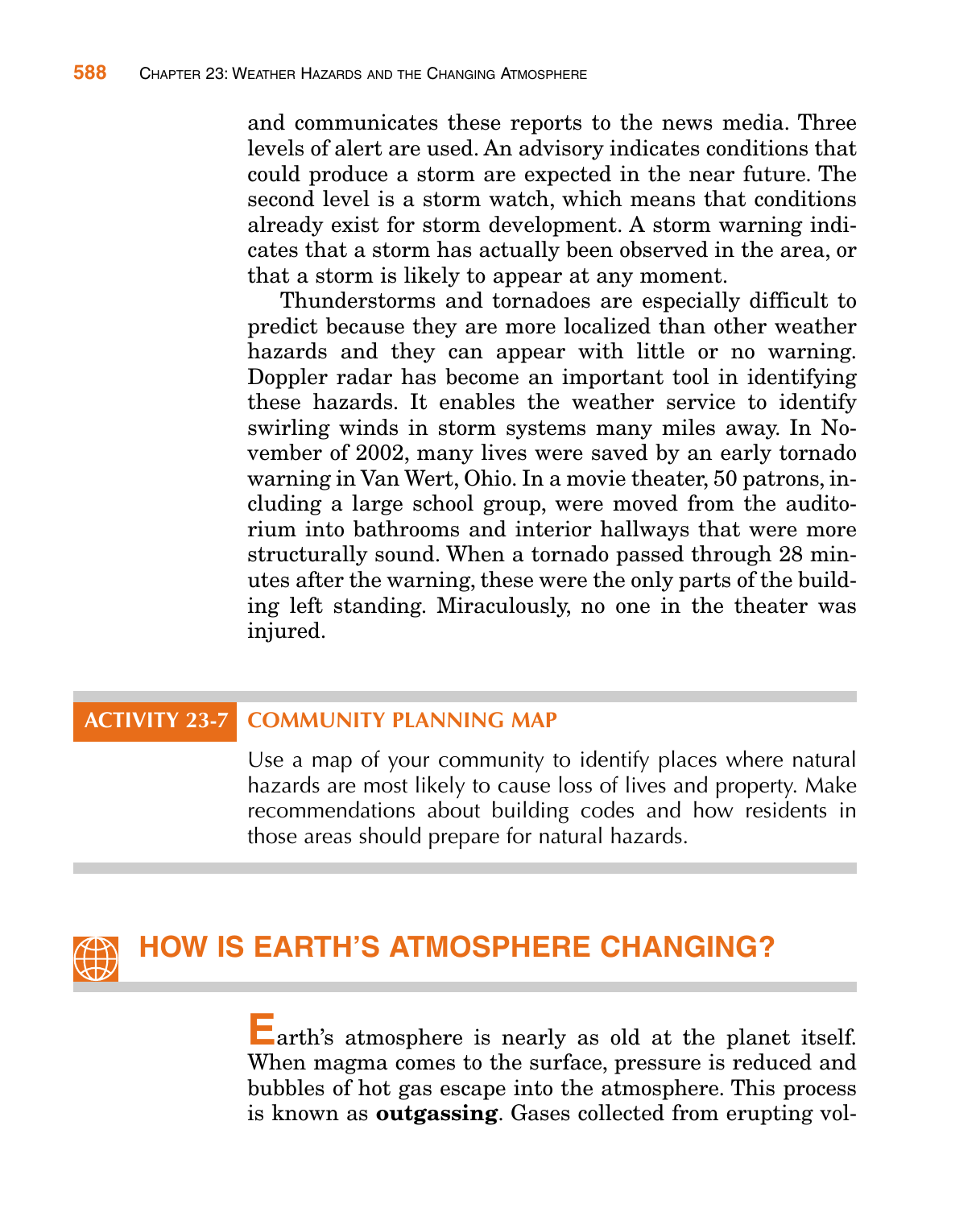canoes are about 80 percent water vapor, 10 percent carbon dioxide, and 10 percent other gases including nitrogen.

The world's oceans originated from water vapor vented during volcanic eruptions.The water vapor condensed and fell as precipitation. Carbon dioxide and other gases remained as Earth's atmosphere. Objects in space that are much smaller than Earth, such as our moon, do not have enough gravity to prevent gases from escaping into space. However, Earth has been able to hold onto its atmosphere and oceans.



If carbon dioxide is the most plentiful gaseous component of magma after water vapor, why is the atmosphere composed primarily of nitrogen and oxygen? Only a very small fraction of 1 percent of the present atmosphere is carbon dioxide. Both Mars and Venus have atmospheres that are mostly carbon dioxide.

Unlike our neighboring planets, conditions on Earth are favorable for the development of abundant life on the surface. The history of life and the evolution of the atmosphere are tightly coupled. Earth's earliest life-forms were primitive bacteria that thrived in an atmosphere that had no oxygen. Chemical evidence of these earliest life-forms has been found in rocks 3.5 billion years old. That is only 1 billion years after Earth formed.

The distance between Earth and the sun has played an important part in Earth's development. Consequently, Earth has moderate temperatures. Ocean water protected early life-forms from destructive solar radiation. Early plantlike life-forms in the oceans began to use the energy of sunlight to make food through *photosynthesis*. During photosynthesis, oxygen is produced as a waste product.

In fact, as oxygen built up in the atmosphere, the original life-forms could no longer live at the surface. Their descendants now occupy the deep oceans and subsurface environments where there is little free oxygen. As the atmosphere changed, other organisms, such as animals including humans, evolved that thrived in an environment of abundant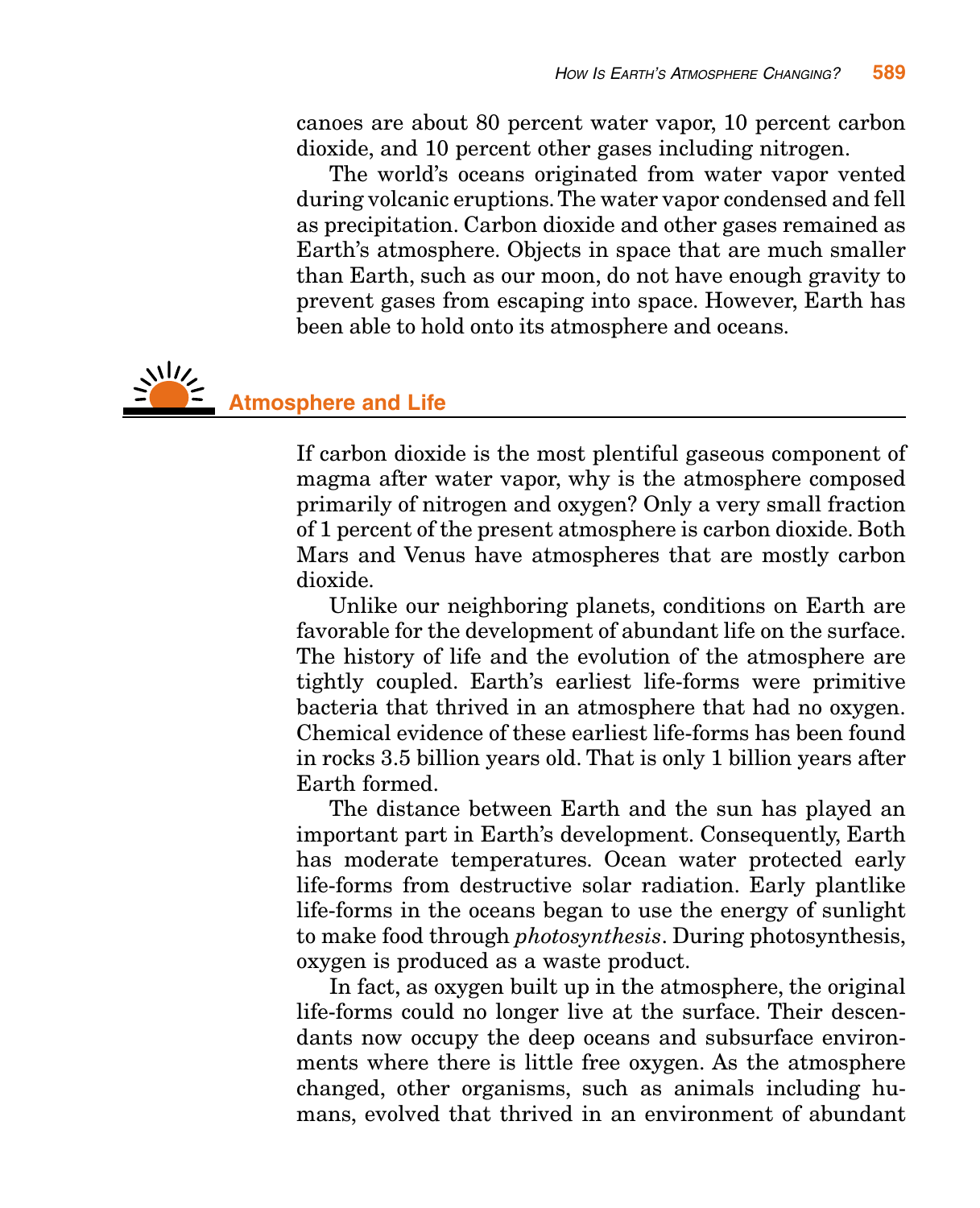



oxygen. Oxygen also supports the ozone layer in the upper atmosphere that protects land dwellers from short-wave ultraviolet radiation. Today's atmosphere is in a dynamic balance sustained by plants that produce oxygen and animals that consume it. Figure 23-9 represents the changing composition of Earth's atmosphere throughout geologic history. The composition of Earth's atmosphere is still changing.



One major factor changing the atmosphere is the production of carbon dioxide through the burning of fossil fuels. As noted earlier, the concern is not simply the increasing carbon dioxide content of the atmosphere. Scientists are more concerned about global warming that could cause the melting of Earth's polar ice caps and other climatic changes.

The fuels that add carbon dioxide to the atmosphere also add oxides of nitrogen and sulfur. These compounds can act as condensation nuclei to form clouds. They also make the cloud droplets acidic. Nitric acid and sulfuric acid are strong acids. Although some of the acidity in the atmosphere comes from volcanoes venting the same substances, the humangenerated part of the problem is much more troubling. Figure 23-10 shows smog caused by air pollution over the city of Los Angeles, California. **Smog** is a mixture of fog and smoke.

Acid clouds yield **acid precipitation** when the moisture falls as rain or snow. Some kinds of bedrock, such as lime-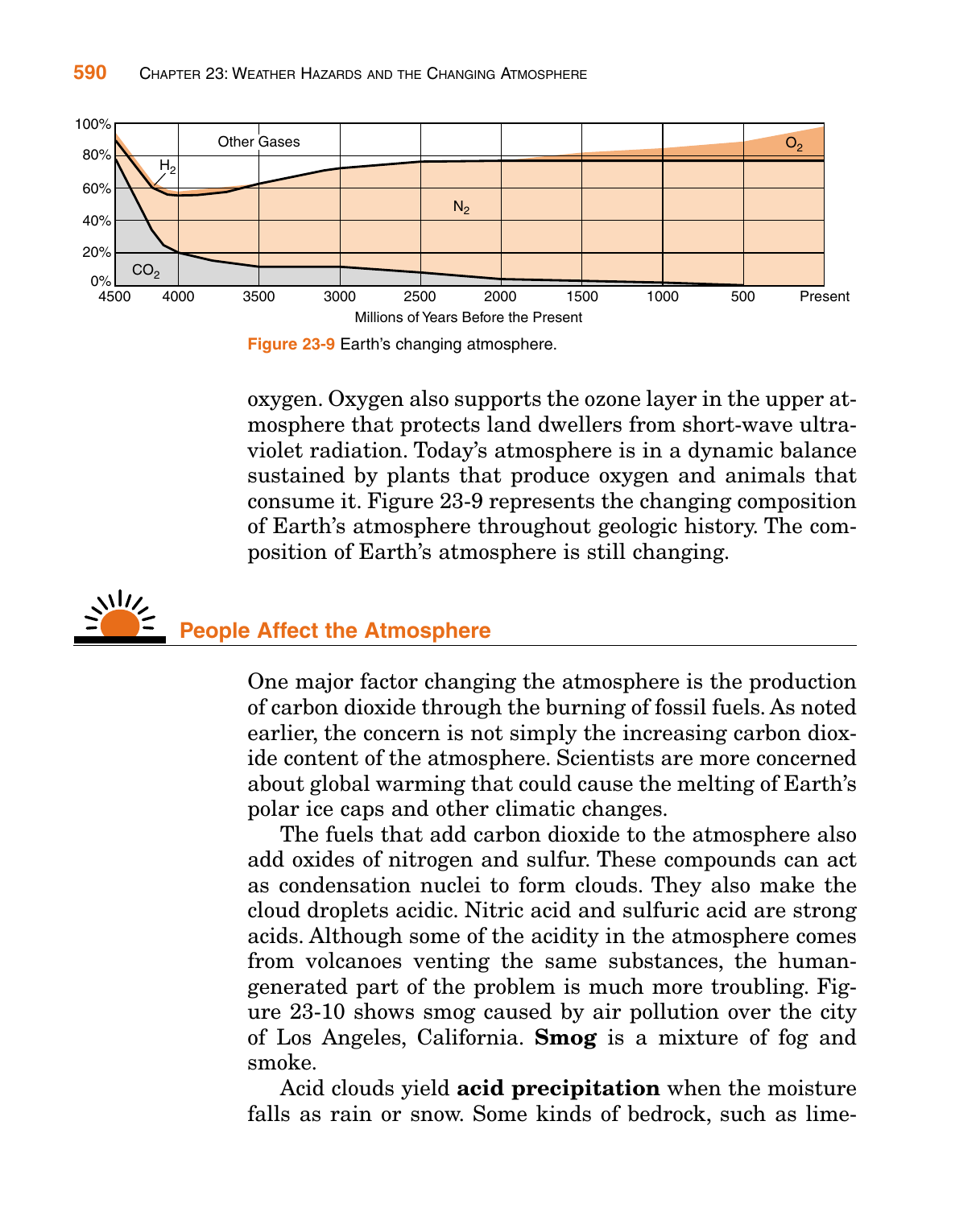

**Figure 23-10** The clouds obscuring downtown Los Angeles and the San Gabriel Mountains are smog caused mainly by emissions from burning fossil fuels.

stone and marble that contain calcite, can react chemically with these acids to neutralize them. However, most rocks do not.

The Adirondack Mountains are hit with a three-part problem of acid damage. Air pollution from the industrial sections of the Midwest drifts eastward into the Adirondacks on the prevailing southwesterly winds. Damage to trees from acid clouds is evident in the higher parts of the mountains and other places where trees cling to life in severe environmental conditions. Furthermore, there is little calcite in most of the rocks of the Adirondacks so the acid runs into streams and lakes. Some of the lakes in the Adirondacks are remarkably clear because normal plants and fish cannot live in the acid water. Acid damage is most severe when spring snowmelt brings a sudden rush of acidic water just when fish and plants are most vulnerable.

A historical look at Earth's atmosphere reveals three important facts. First, the composition of Earth's atmosphere has changed through geologic history, primarily in response to living organisms. Second, in the past century, human activities have become the most important cause of change in Earth's atmosphere. Those changes may have even more dramatic results in the next few centuries. Third, people need to understand the changes in the atmosphere and how they are likely to affect them. People may be facing a choice between reducing their effect on the atmosphere and adapting their lives to the changes that occur as a result of human technologies.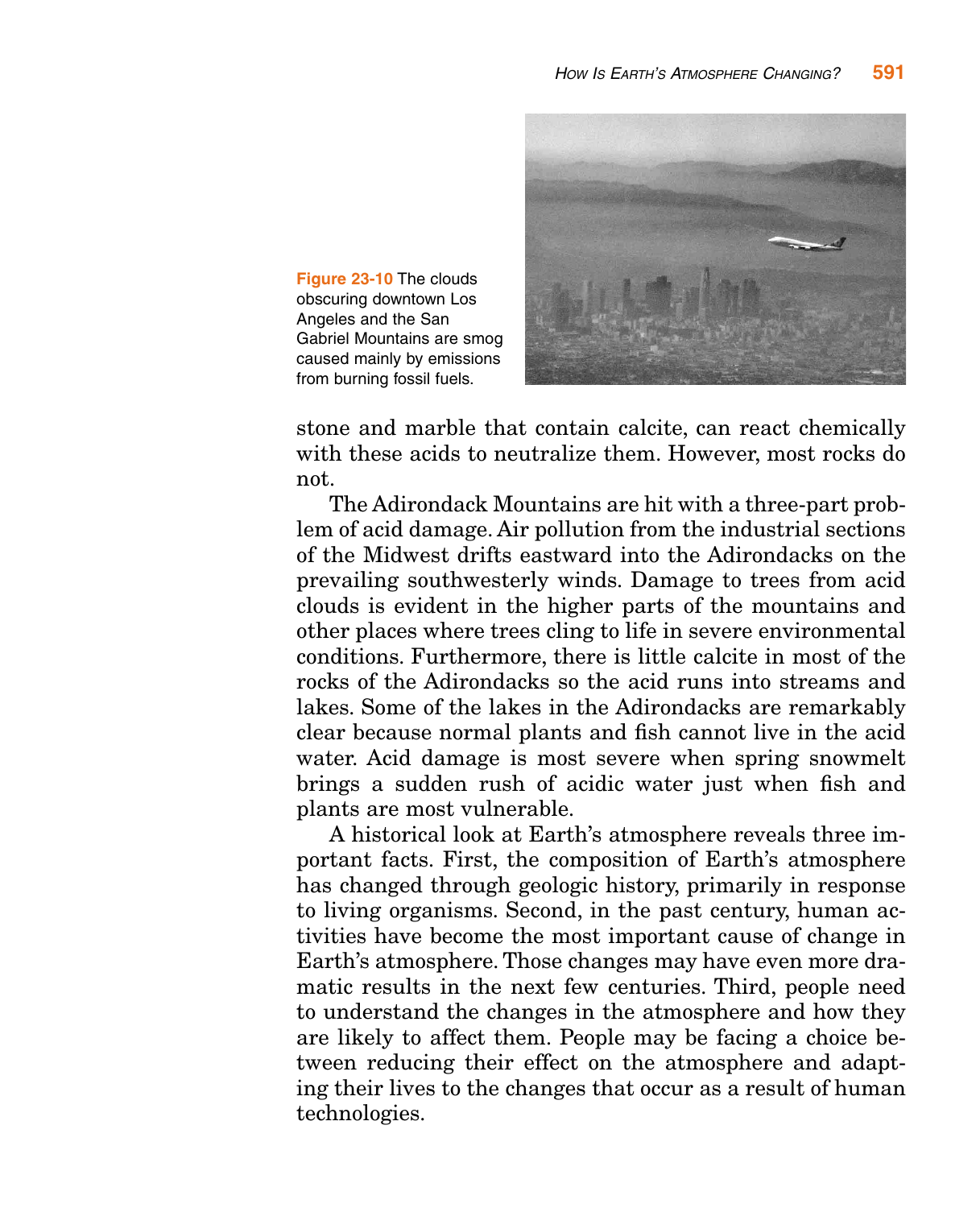### **TERMS TO KNOW**

| acid precipitation<br>blizzard<br>freezing rain<br>hazard<br>hurricane | <b>levee</b><br>lightning<br>outgassing<br>rain | rain showers<br>sleet<br>smog<br>snow showers | thunder<br>thunderstorm<br>tornado<br>velocity |
|------------------------------------------------------------------------|-------------------------------------------------|-----------------------------------------------|------------------------------------------------|
|------------------------------------------------------------------------|-------------------------------------------------|-----------------------------------------------|------------------------------------------------|

### **CHAPTER REVIEW QUESTIONS**

**1.** The map below shows part of North America.



The arrows on this map most likely represent the direction of movement of

- 
- (2) prevailing northeast winds. (4) Atlantic Ocean hurricanes.
- (1) Earth's rotation. (3) ocean conduction currents.
	-

Use the map below to answer questions 2 and 3. The map represents a satellite image of Hurricane Gilbert in the Gulf of Mexico. Each X represents the position of the center of the storm on the date indicated.

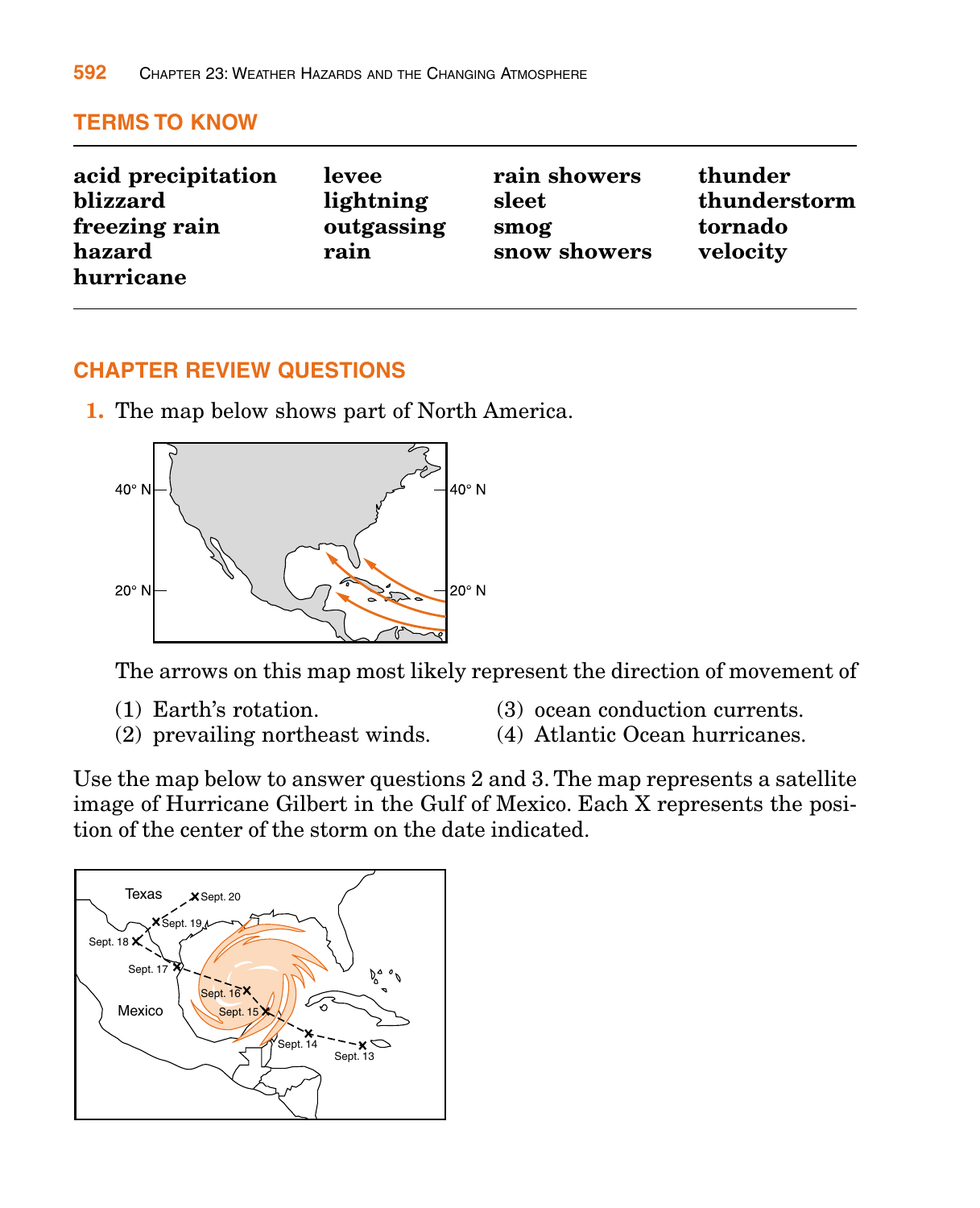- **2.** Which hazard caused by Hurricane Gilbert was probably the greatest threat to life and property along the coastline at the Texas-Mexico border?
	- (1) high air temperatures
	- (2) high barometric pressure
	- (3) sinking air currents from the upper atmosphere
	- (4) wave action at a time of high water levels
- **3.** Why did Hurricane Gilbert weaken between September 16 and September 18?
	- (1) The hurricane changed into an anticyclone.
	- (2) The hurricane season ended in mid-September.
	- (3) The hurricane lost its source of warm ocean water.
	- (4) The pressure gradient within the hurricane increased.
- **4.** Why do hurricane winds usually decrease when a hurricane from the Gulf of Mexico moves over North America?
	- (1) Land surfaces are always cooler than the ocean surface.
	- (2) Hurricanes usually turn to the west over North America.
	- (3) The air pressure gradient is greater over land.
	- (4) Vegetation and other features on the land surface slow the winds.
- **5.** On a certain day, the isobars on a weather map are very close together over eastern New York State. To make the people of this area aware of possible risk to life and property in this situation, the National Weather Service should issue
	- (1) a dense-fog warning.
	- (2) a high-wind advisory.
	- (3) a heat-index warning.
	- (4) an air pollution advisory.
- **6.** Venus has a greater concentration of carbon dioxide  $(CO<sub>2</sub>)$  in its atmosphere than does Earth. As a result, surface temperatures on Venus are
	- (1) warmer due to absorption of long-wave (infrared) radiation.
	- (2) warmer due to absorption of short-wave (ultraviolet) radiation.
	- (3) cooler due to absorption of long-wave (infrared) radiation.
	- (4) cooler due to absorption of short-wave (ultraviolet) radiation.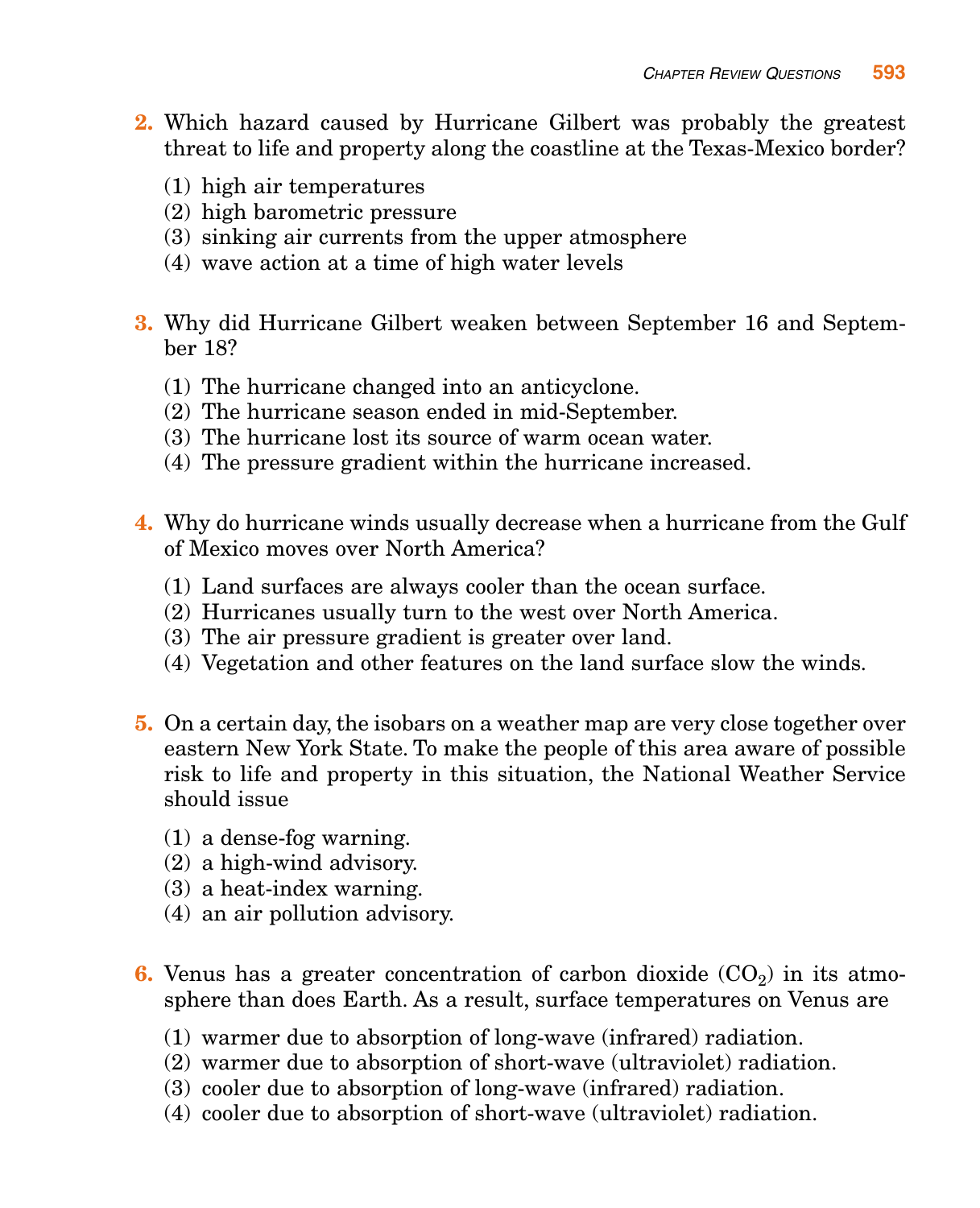- **7.** Scientists believe that Earth's early atmosphere changed in composition as a result of
	- (1) the appearance of oxygen-producing organisms.
	- (2) drifting of the continents.
	- (3) changes in Earth's magnetic field.
	- (4) transfer of gases from the sun.
- **8.** An increase in which gas would cause the most greenhouse warming of Earth's atmosphere?
	- (1) nitrogen
	- (2) oxygen
	- (3) carbon dioxide
	- (4) hydrogen
- **9.** The graph below shows the change in carbon dioxide concentration in parts per million (ppm) in Earth's atmosphere from 1960 to 1990.



The most likely cause of this overall change in the level of carbon dioxide is an increase in the

- (1) number of violent storms.
- (2) number of volcanic eruptions.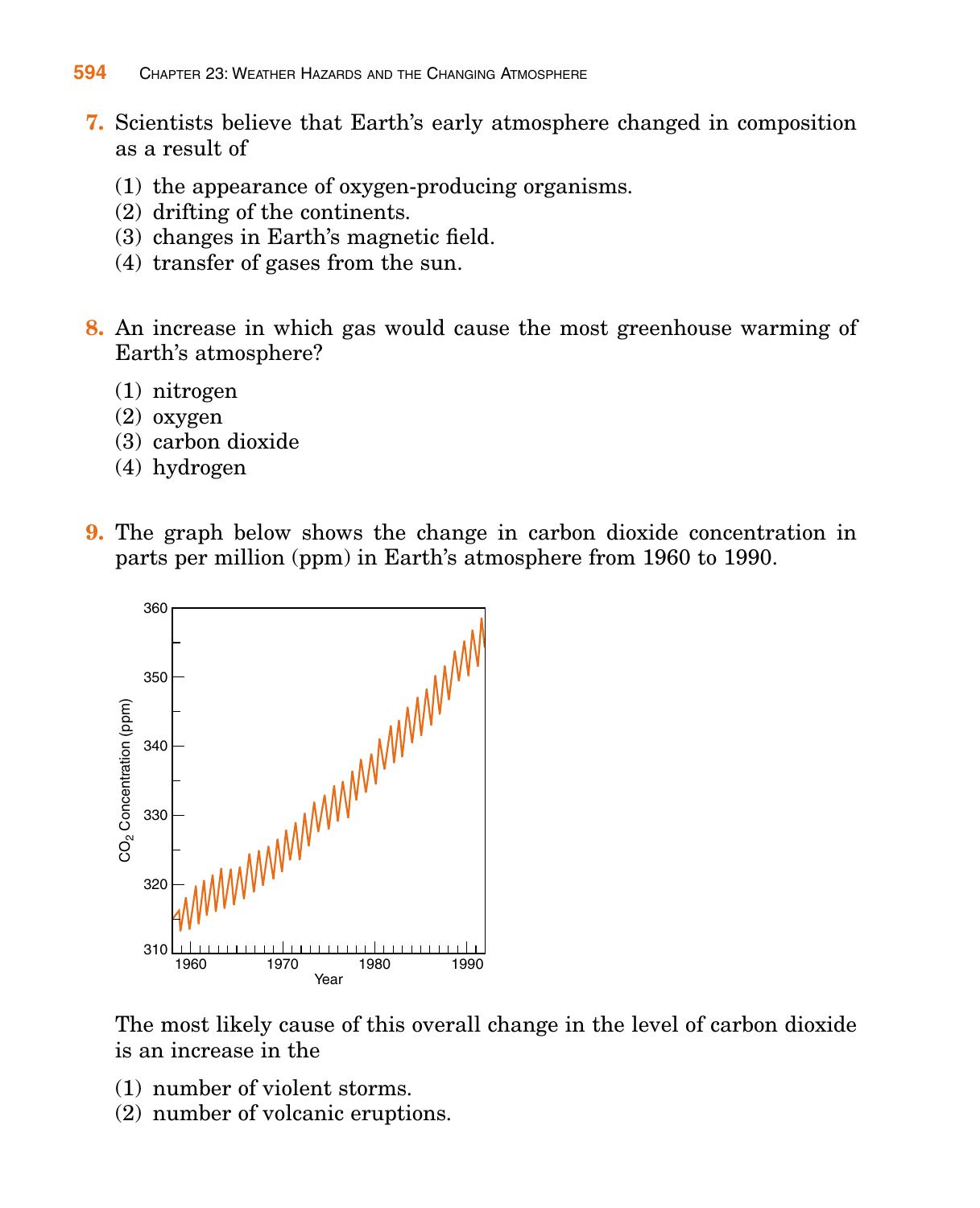- (3) use of nuclear power.
- (4) use of fossil fuels.
- **10.** Which area is most likely to have the *least* ecological damage due to acid precipitation?
	- (1) a region of extrusive volcanic rocks including basalt and rhyolite
	- (2) a region sedimentary and metamorphic rocks including limestone and marble
	- (3) a high mountain area where trees begin to give way to other forms of vegetation
	- (4) a location downwind from a major population and industrial center

### **Open-Ended Questions**

**11.** Most violent weather gets its energy from water vapor in the atmosphere. What must happen to the water vapor to make this energy available?

Base your answers to questions 12–14 on the two data tables and the hurricane-tracking map below. Location, wind velocity, air pressure, and storm strength are shown for the storm's center at 3 P.M. Greenwich time each day.

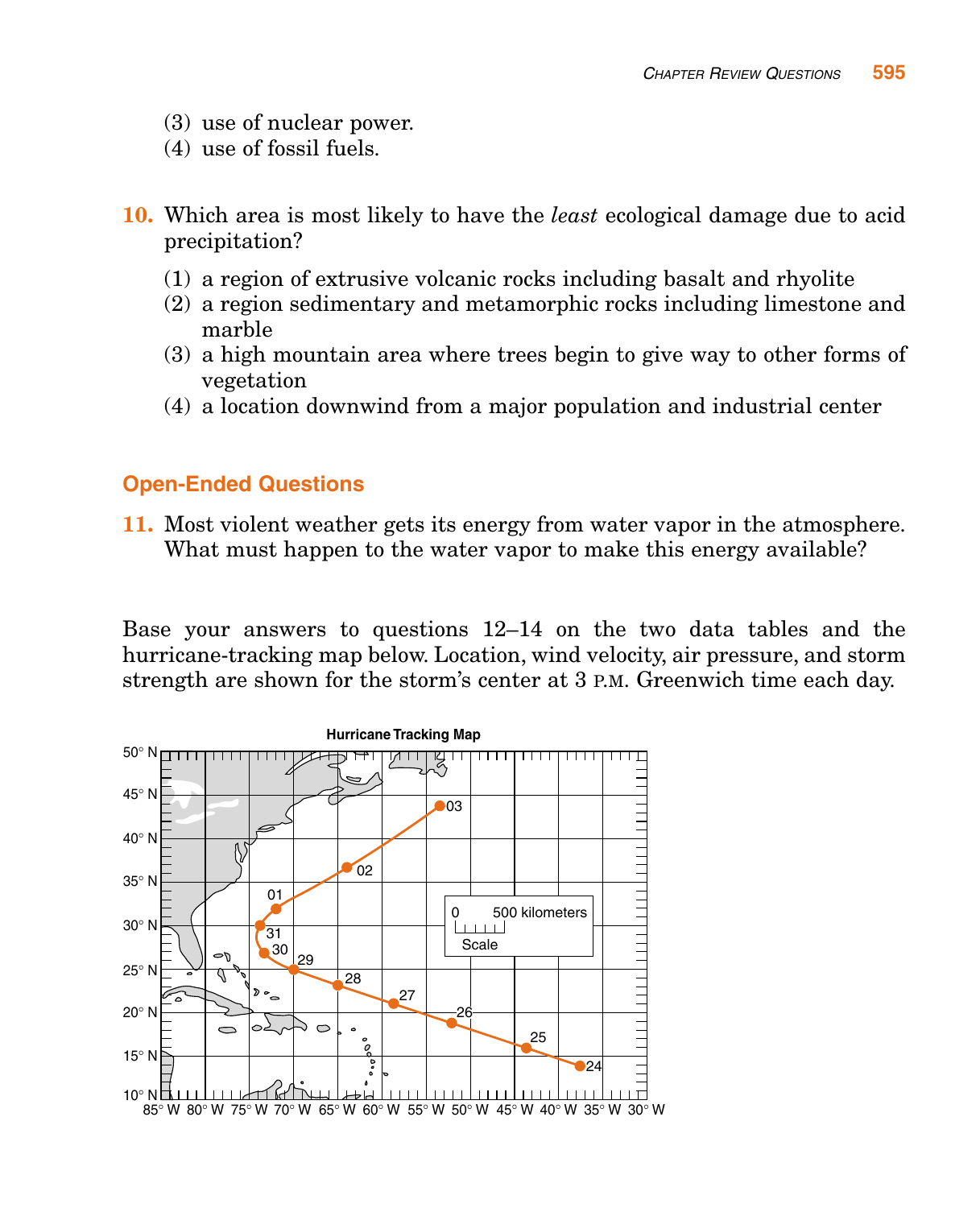### **Data Table I**

| Latitude<br>$(^{\circ}N)$ | Longitude<br>(°W) | <b>Date</b> | <b>Wind Velocity</b><br>(knots) | <b>Air Pressure</b><br>(millibars) | <b>Storm Strength</b> |
|---------------------------|-------------------|-------------|---------------------------------|------------------------------------|-----------------------|
| 14                        | 37                | Aug. 24     | 30                              | 1006                               | Tropical depression   |
| 16                        | 44                | Aug. 25     | 70                              | 987                                | Category 1 hurricane  |
| 19                        | 52                | Aug. 26     | 90                              | 970                                | Category 2 hurricane  |
| 21                        | 59                | Aug. 27     | 80                              | 997                                | Category 1 hurricane  |
| 23                        | 65                | Aug. 28     | 80                              | 988                                | Category 1 hurricane  |
| 25                        | 70                | Aug. 29     | 80                              | 988                                | Category 1 hurricane  |
| 27                        | 73                | Aug. 30     | 65                              | 988                                | Category 1 hurricane  |
| 30                        | 74                | Aug. 31     | 85                              | 976                                | Category 2 hurricane  |
| 32                        | 72                | Sept. 01    | 85                              | 968                                | Category 2 hurricane  |
| 37                        | 64                | Sept. 02    | 70                              | 975                                | Category 1 hurricane  |
| 44                        | 53                | Sept. 03    | 65                              | 955                                | Category 1 hurricane  |

### **Data Table II**

| <b>Storm Strength Scale</b> | <b>Relative Strength</b> |  |
|-----------------------------|--------------------------|--|
| Tropical depression         | Weakest                  |  |
| Tropical storm              |                          |  |
| Category 1                  |                          |  |
| Category 2                  |                          |  |
| Category 3                  |                          |  |
| Category 4                  |                          |  |
| Category 5                  | Strongest                |  |

**12.** Describe two characteristics of the circulation pattern of the surface winds around the center (eye) of a Northern Hemisphere low-pressure hurricane.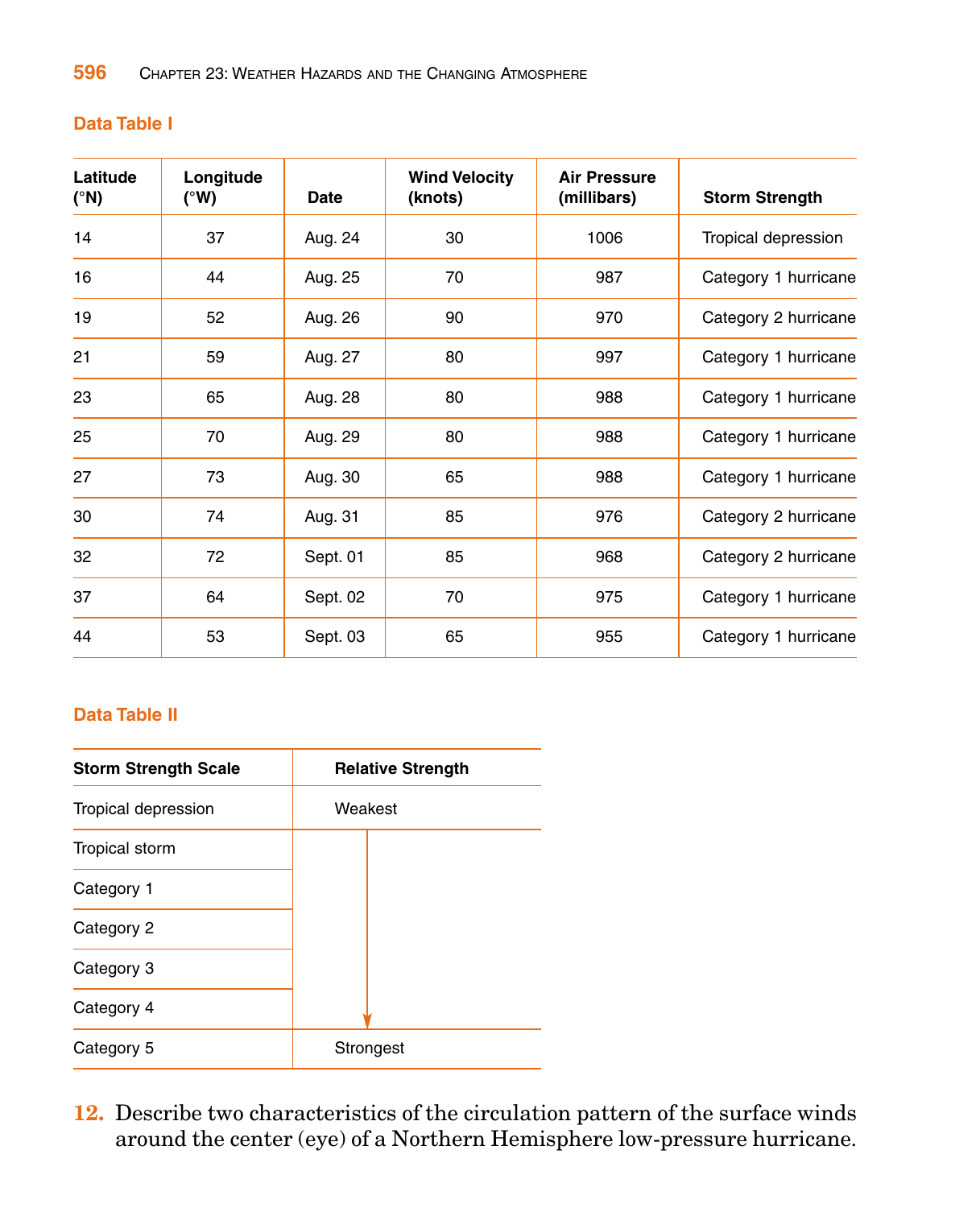- **13.** The hurricane did not continue moving in the same compass direction during the entire period shown. Explain why the hurricane changed direction.
- **14.** Calculate the average daily rate of movement of the hurricane from 3 P.M. August 24 to 3 P.M. on August 28. The hurricane traveled 2600 miles during this four-day period.
	- *a*. Write the equation to determine the rate of change.
	- *b*. Substitute data into the equation.
	- *c*. Calculate the rate and label it with the proper units.
- **15.** *a*. State two dangerous conditions, other than hurricane winds, that could cause human fatalities as a strong hurricane strikes the coast in North America.
	- *b*. Describe one emergency preparation people could take to avoid a problem caused by either of the two dangerous conditions you stated in response to part *a* of this question.
- **16.** An Earth science class is preparing a booklet on emergency preparedness. State one safety precaution that should be taken to minimize danger from each of the following hazards. You may not use the same answer twice.
	- *a*. thunderstorm
	- *b*. tornado

Base your answers to questions 17–20 on the two maps below and the reading passage about acid rain.

![](_page_26_Figure_12.jpeg)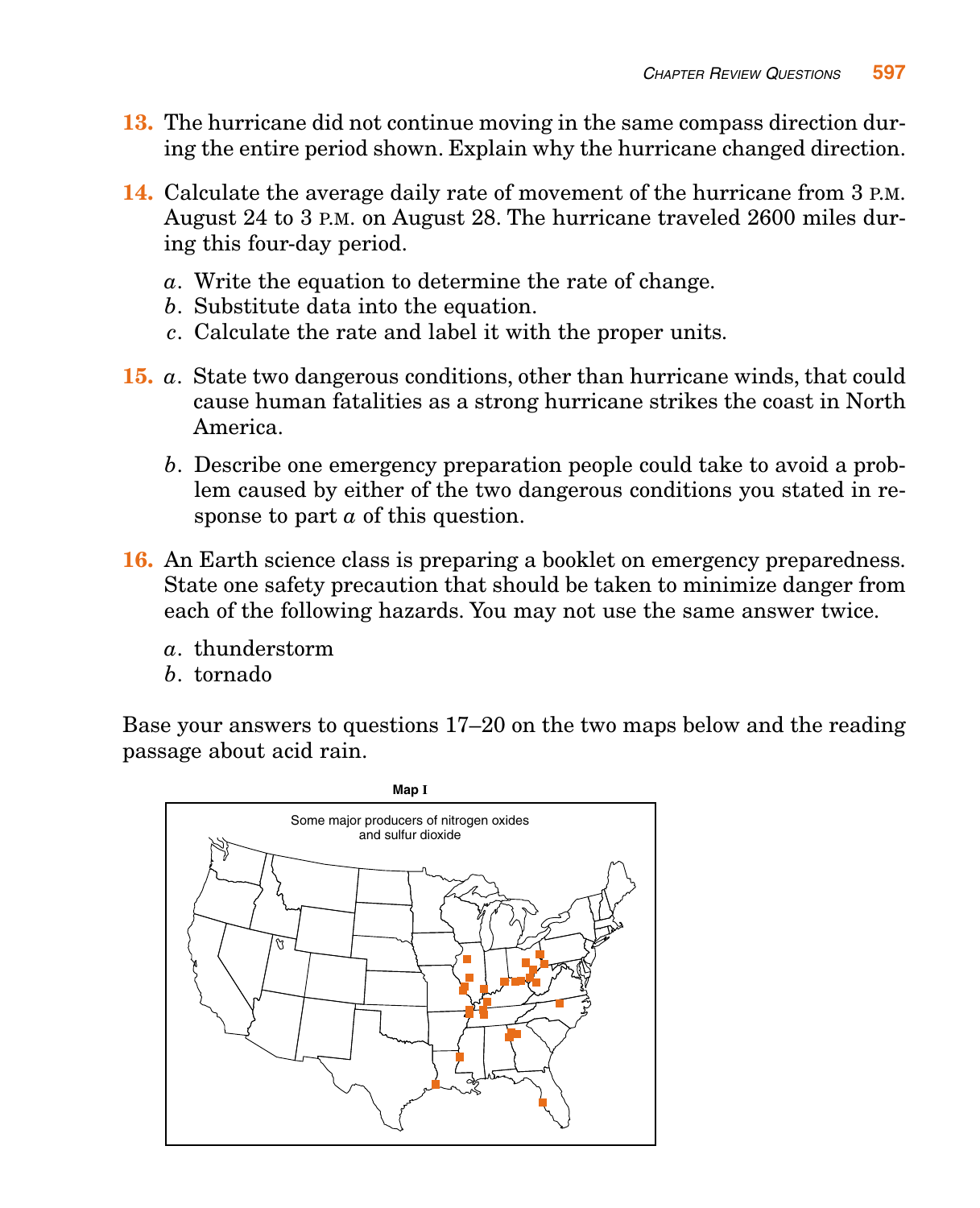![](_page_27_Figure_1.jpeg)

## **Acid Rain**

Acid deposition consists of acidic substances that fall to Earth. The most common type of acid deposition is rain containing nitric acid and sulfuric acid. Acid rain forms when nitrogen oxides and sulfur dioxide gases combine with water and oxygen in the atmosphere.

Human-generated sulfur dioxide results primarily from coal-burning electric utility plants and industrial plants. Human-generated nitrogen oxides result primarily from burning fossil fuels in motor vehicles and electric utility plants.

Natural events, such as volcanic eruptions, forest fires, hot springs, and geysers, also produce nitrogen oxides and sulfur dioxide.

Acid rain affects trees, human-made structures, and surface water. Acid damages tree leaves and decreases the tree's ability to carry on photosynthesis. Acid also damages tree bark and exposes trees to insects and disease. Many statues and buildings are composed of rocks containing the mineral calcite, which reacts with acid and chemically weathers more rapidly than other common minerals. Acid deposition lowers the pH of surface water. Much of the surface water in the Adirondack region has pH values too acidic for plants and animals to survive.

**17.** State one reason that the northeastern part of the United States has more acid deposition than other regions of the country.